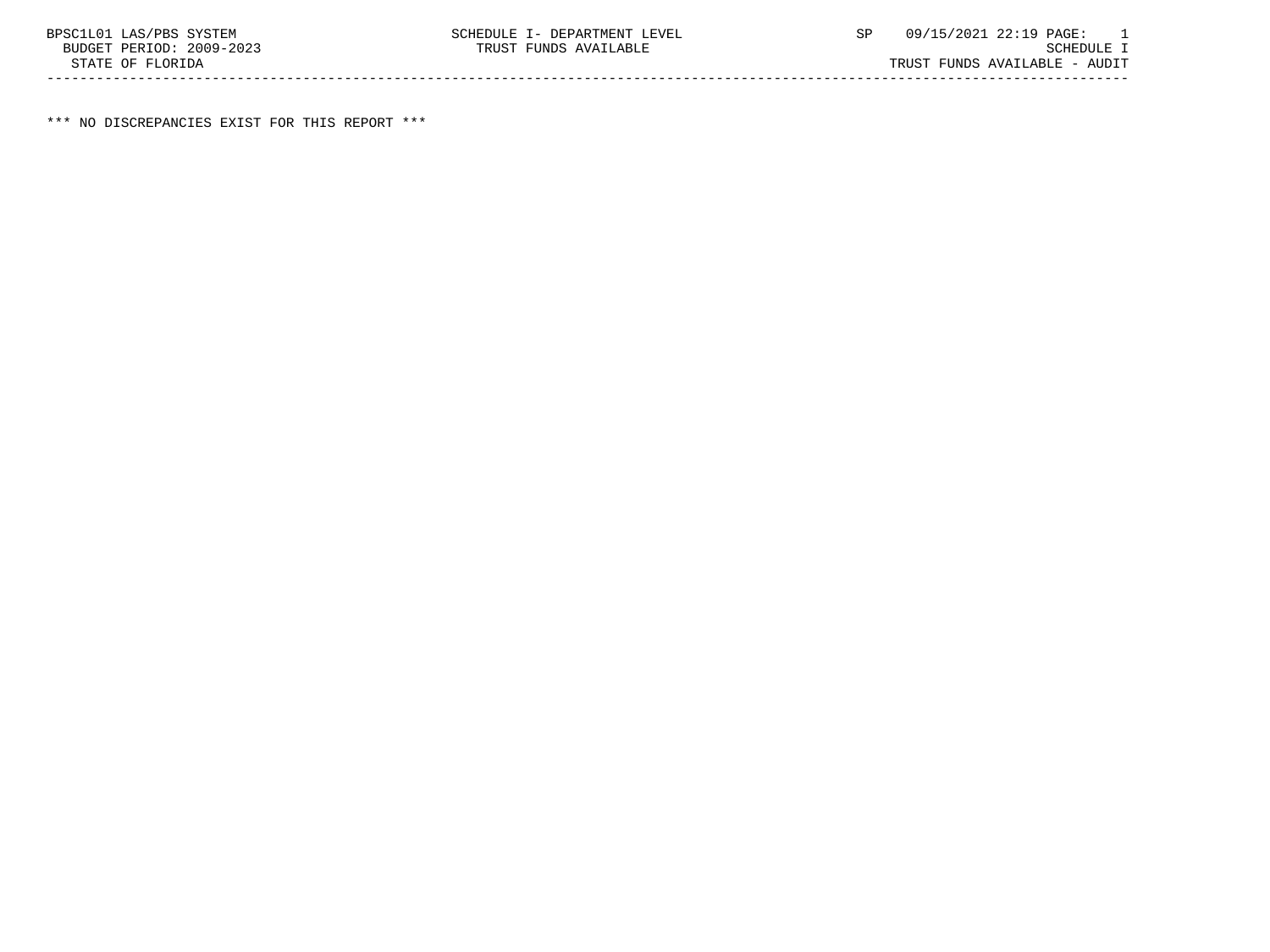| BPSC1L01 LAS/PBS SYSTEM<br>BUDGET PERIOD: 2009-2023<br>STATE OF FLORIDA                                               | SCHEDULE I- DEPARTMENT LEVEL<br>TRUST FUNDS AVAILABLE |                                      |                         | SP 09/15/2021 22:19 PAGE: 1                                                                                    | SCHEDULE I<br>TRUST FUNDS AVAILABLE |
|-----------------------------------------------------------------------------------------------------------------------|-------------------------------------------------------|--------------------------------------|-------------------------|----------------------------------------------------------------------------------------------------------------|-------------------------------------|
|                                                                                                                       |                                                       |                                      |                         | COL A01 COL A02 COL A03<br>ACT PR YR CURR YR EST AGY REQUEST AGY REQ N/R<br>EXP 2020-21 EXP 2021-22 FY 2022-23 | COL A04<br>FY 2022-23               |
| CORRECTIONS, DEPT OF 70000000                                                                                         |                                                       |                                      |                         |                                                                                                                |                                     |
| FUND: ADMINISTRATIVE TRUST FUND<br>2021                                                                               |                                                       |                                      |                         |                                                                                                                |                                     |
| SECTION I: DETAIL OF REVENUES                                                                                         |                                                       |                                      |                         |                                                                                                                |                                     |
| REVENUE CAP SVC<br>CHG <sup>8</sup><br>CODE                                                                           | AUTH MATCHING %<br>CFDA<br>ST I/C LOC I/C NO.         |                                      |                         |                                                                                                                |                                     |
| 01 ADMIN PROCESSING FEE                                                                                               |                                                       |                                      |                         |                                                                                                                |                                     |
| 000100 YES 8.0 944.516<br>02 TENANT BROKER COMMISSION                                                                 | 0.00                                                  | $0.00$ 4,469,117 4,576,794 4,576,794 |                         |                                                                                                                |                                     |
| 004001 NO 0.0 216.103<br>03 TRANSFERS-GD INDIRECT                                                                     | 0.00<br>0.00                                          | 289,116                              |                         | 289,116 289,116                                                                                                |                                     |
| 001500 NO 0.0 20.3151                                                                                                 | 0.00<br>0.00                                          | 63,690                               |                         |                                                                                                                |                                     |
| 04 REFUNDS (FLORIDA COMMISSION OFFENDER REVIEW)<br>001801 NO 0.0 20.3151                                              | 0.00<br>0.00                                          |                                      | 825,464 825,464 825,464 |                                                                                                                |                                     |
| 05 REFUNDS                                                                                                            |                                                       |                                      |                         |                                                                                                                |                                     |
| 20.3151<br>001800 NO 0.0<br>16 SALES OF GOODS OUTSIDE STATE GOVERNMENT                                                | 0.00<br>0.00                                          | 92,356                               |                         |                                                                                                                |                                     |
| 001904 NO 0.0 20.3151                                                                                                 | 0.00<br>0.00                                          | 111,992                              |                         |                                                                                                                |                                     |
| 17 TRANSFERS-19-SP SURPLUS PROPERTY REVENUE<br>001520 NO 0.0 20.3151                                                  | 0.00<br>0.00                                          | 4,710                                |                         |                                                                                                                |                                     |
|                                                                                                                       |                                                       |                                      |                         |                                                                                                                |                                     |
| TOTAL TO LINE B IN SECTION IV                                                                                         |                                                       |                                      | 5,856,445 5,691,374     | 5,691,374                                                                                                      |                                     |
|                                                                                                                       |                                                       |                                      |                         |                                                                                                                |                                     |
| SECTION II: DETAIL OF NONOPERATING EXPENDITURES                                                                       | TRANSFER CFDA<br>OBJECT                               |                                      |                         |                                                                                                                |                                     |
|                                                                                                                       | TO BE<br>CODE<br>NO.                                  |                                      |                         |                                                                                                                |                                     |
| 03 SERVICE CHARGE TO GEN REV 8%<br>04 STAT TRUST FUND RESERVE                                                         | 880800<br>999000                                      |                                      |                         | 380, 441 366, 144 366, 144<br>210,533                                                                          |                                     |
| TOTAL TO LINE E IN SECTION IV                                                                                         |                                                       |                                      | 380,441 366,144         | 576,677                                                                                                        |                                     |
|                                                                                                                       |                                                       |                                      |                         |                                                                                                                |                                     |
| SECTION III: ADJUSTMENTS                                                                                              |                                                       |                                      |                         |                                                                                                                |                                     |
|                                                                                                                       | OBJECT<br>CODE                                        |                                      |                         |                                                                                                                |                                     |
| 01 PY CERTIFIED REVERSION<br>02 PY CERTIFIED ENCUMBRANCES<br>04 ROUNDING ADJUSTMENT<br>05 ADJUSTMENT TO COMP ABSENCES | 991000<br>991000<br>991000<br>991000                  | 67,319<br>$203,010-$<br>2<br>11,987  |                         |                                                                                                                |                                     |
| 06 PY NON CF PAYABLE                                                                                                  | 991000                                                | 84,484                               |                         |                                                                                                                |                                     |
| 08 POST CLOSING ADJUSTING ENTRY (TR 10)                                                                               | 991000                                                | $2,049,213-$                         |                         |                                                                                                                |                                     |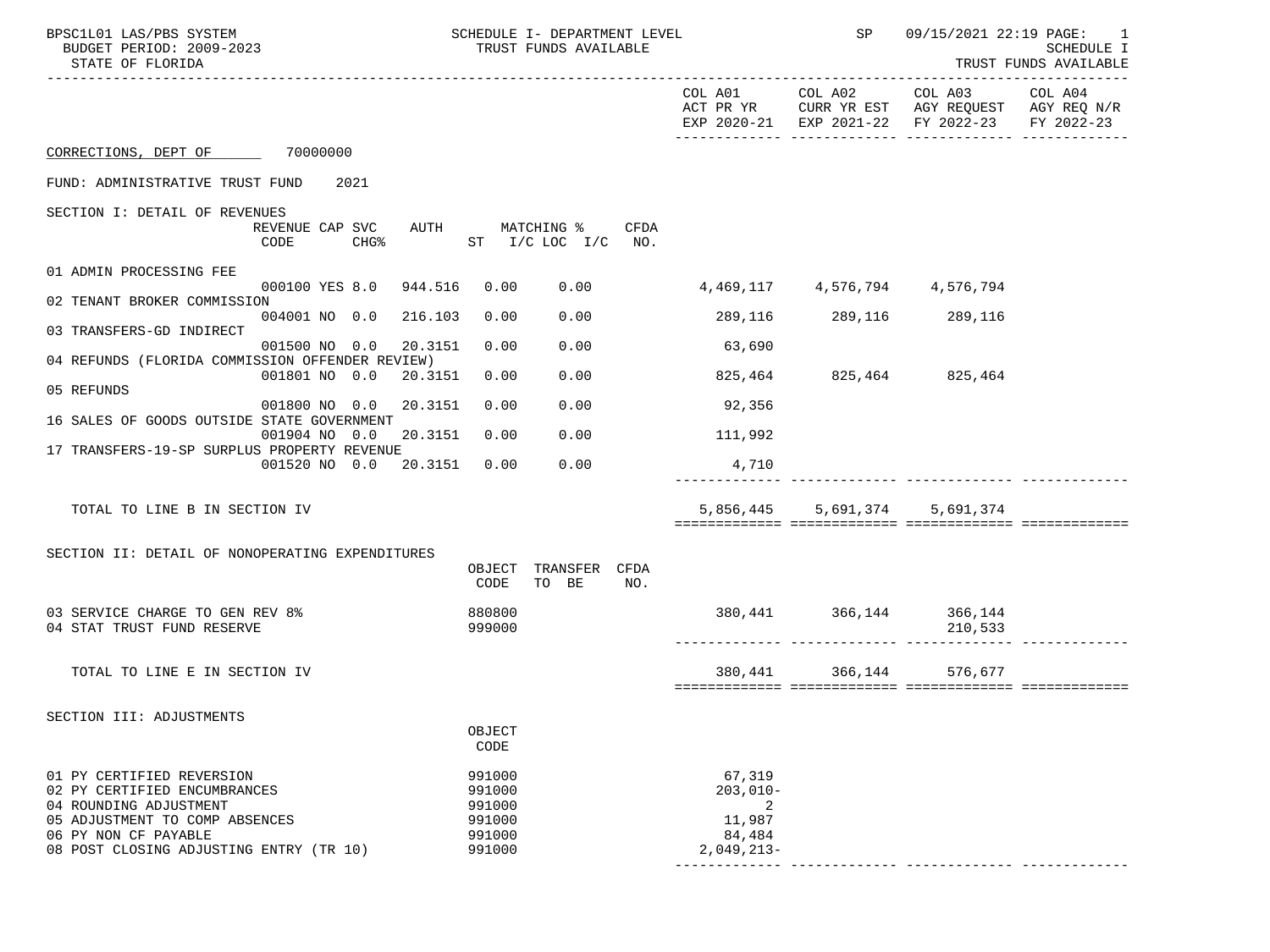| BPSC1L01 LAS/PBS SYSTEM<br>BUDGET PERIOD: 2009-2023<br>STATE OF FLORIDA                                                                                                                                                                                                       |                                           | SCHEDULE I- DEPARTMENT LEVEL<br>TRUST FUNDS AVAILABLE |                                                                                      | SP                                                                                                                                | 09/15/2021 22:19 PAGE: | 2<br>SCHEDULE I<br>TRUST FUNDS AVAILABLE |
|-------------------------------------------------------------------------------------------------------------------------------------------------------------------------------------------------------------------------------------------------------------------------------|-------------------------------------------|-------------------------------------------------------|--------------------------------------------------------------------------------------|-----------------------------------------------------------------------------------------------------------------------------------|------------------------|------------------------------------------|
|                                                                                                                                                                                                                                                                               |                                           |                                                       |                                                                                      | COL A01 COL A02 COL A03 COL A04<br>ACT PR YR CURR YR EST AGY REQUEST AGY REQ N/R<br>EXP 2020-21 EXP 2021-22 FY 2022-23 FY 2022-23 |                        |                                          |
| CORRECTIONS, DEPT OF 70000000                                                                                                                                                                                                                                                 |                                           |                                                       |                                                                                      |                                                                                                                                   |                        |                                          |
| 2021<br>FUND: ADMINISTRATIVE TRUST FUND                                                                                                                                                                                                                                       |                                           |                                                       |                                                                                      |                                                                                                                                   |                        |                                          |
| SECTION III: ADJUSTMENTS                                                                                                                                                                                                                                                      | OBJECT                                    |                                                       |                                                                                      |                                                                                                                                   |                        |                                          |
|                                                                                                                                                                                                                                                                               | CODE                                      |                                                       |                                                                                      |                                                                                                                                   |                        |                                          |
| TOTAL TO LINE H IN SECTION IV                                                                                                                                                                                                                                                 |                                           |                                                       | $2,088,431-$                                                                         |                                                                                                                                   |                        |                                          |
| SECTION IV: SUMMARY                                                                                                                                                                                                                                                           |                                           |                                                       |                                                                                      |                                                                                                                                   |                        |                                          |
| UNRESERVED FUND BALANCE - JULY 1<br>ADD: REVENUES (FROM SECTION I)<br>TOTAL FUNDS AVAILABLE (LINE A + LINE B)<br>LESS: OPERATING EXPENDITURES<br>LESS: NONOPERATING EXPENDITURES (SECTION II) (E)<br>LESS: FIXED CAPITAL OUTLAY (TOTAL ONLY)                                  | (A)<br>(B)<br>(C)<br>(D)<br>(F)           |                                                       |                                                                                      | 6,239,054 4,077,670 1,933,225<br>380,441 366,144 576,677                                                                          |                        |                                          |
| UNRESERVED FUND BALANCE - JUNE 30 - BEFORE ADJ $(G)$<br>NET ADJUSTMENTS (FROM SECTION III) (H)<br>ADJUSTED UNRESERVED FUND BALANCE - JUNE 30                                                                                                                                  | $(\lrcorner)$                             |                                                       | 2,088,431-                                                                           | 6,166,101 1,933,225 878,247<br>4,077,670 1,933,225                                                                                | 878,247                |                                          |
| TOTAL UNRESERVED FUND BALANCE FROM STATEWIDE CFO FILE:                                                                                                                                                                                                                        |                                           |                                                       | 6,239,054                                                                            |                                                                                                                                   |                        |                                          |
| SCHEDULE IB: DETAIL OF UNRESERVED FUND BALANCE                                                                                                                                                                                                                                | FUNDING SOURCE<br>STATE(S)                | RESTRICTED(R)<br>NONSTATE(N) UNRESTRICTED(U)          |                                                                                      |                                                                                                                                   |                        |                                          |
| 01 DART TEAM<br>02 UNCLAIMED PROPERTY<br>03 ADMIN PROCESSING FEE<br>05 IDENTIFICATION PILOT<br>06 STATEWID MOBILE ELECT DEVICE<br>09 OIT - DESKTOP VIRTUALIZATION<br>11 FCOR DATA CENTER SERVICE LEVEL<br>12 TRINITY COMMISSION OPERATION COST<br>13 SURPLUS PROPERTY REVENUE | S<br>S<br>S<br>S<br>S<br>S<br>S<br>S<br>S | U<br>U<br>U<br>U<br>U<br>U<br>U<br>U<br>U             | 77<br>89,204<br>3,028,189<br>234<br>49,273<br>468,782<br>76,077<br>49,935<br>315,899 |                                                                                                                                   | 1,933,225 878,247      |                                          |
| ADJUSTED UNRESERVED FUND BALANCE - JUNE 30                                                                                                                                                                                                                                    |                                           |                                                       | 4,077,670                                                                            | 1,933,225                                                                                                                         | 878,247                |                                          |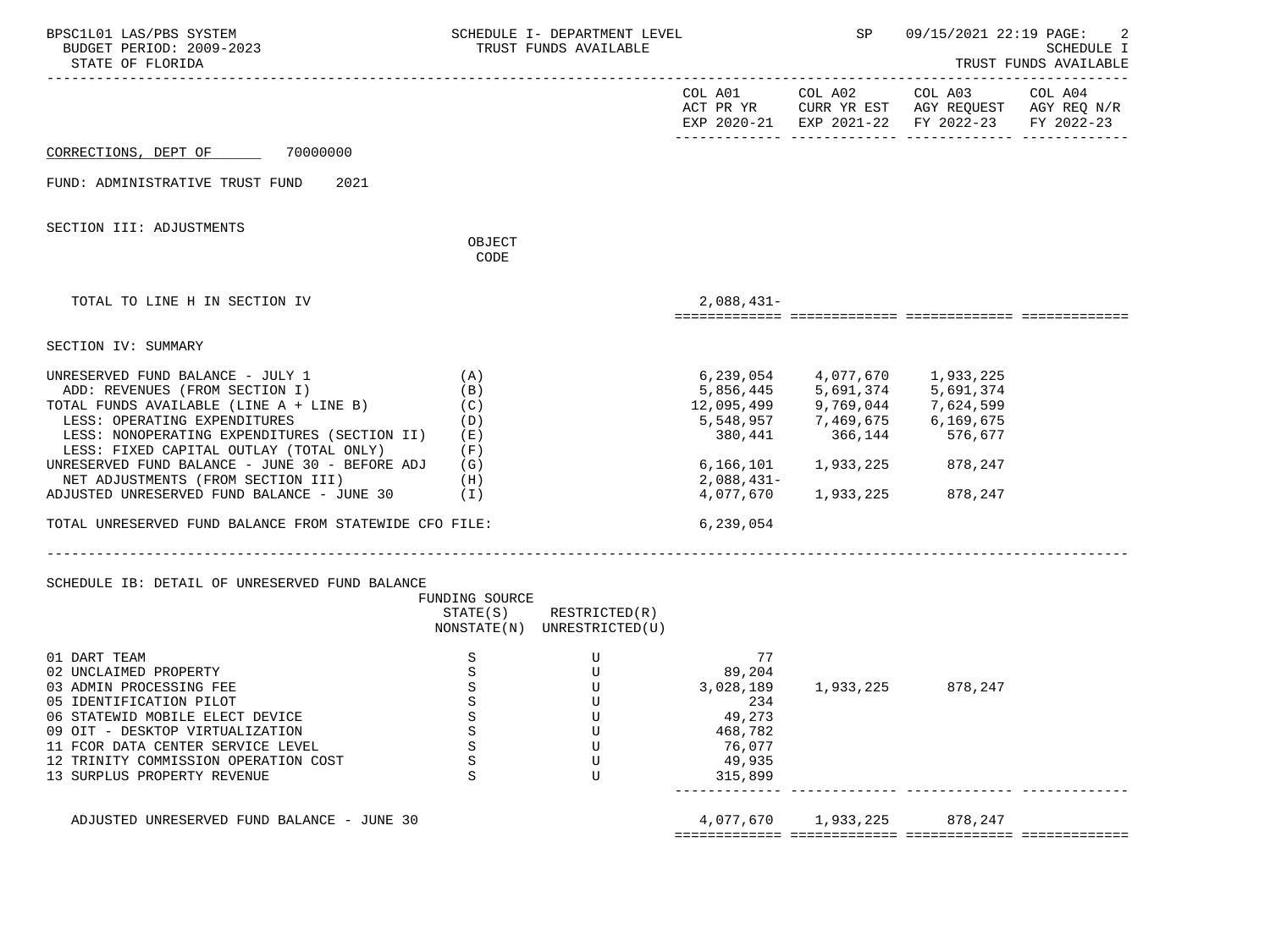| BPSC1L01 LAS/PBS SYSTEM<br>BUDGET PERIOD: 2009-2023<br>STATE OF FLORIDA                                                                                                                                                                                                                                                                                                        | SCHEDULE I- DEPARTMENT LEVEL<br>TRUST FUNDS AVAILABLE       |                                                                                        | SP                                                                            | 09/15/2021 22:19 PAGE: 3                                                                       | <b>SCHEDULE I</b><br>TRUST FUNDS AVAILABLE |
|--------------------------------------------------------------------------------------------------------------------------------------------------------------------------------------------------------------------------------------------------------------------------------------------------------------------------------------------------------------------------------|-------------------------------------------------------------|----------------------------------------------------------------------------------------|-------------------------------------------------------------------------------|------------------------------------------------------------------------------------------------|--------------------------------------------|
|                                                                                                                                                                                                                                                                                                                                                                                |                                                             |                                                                                        | COL A01 COL A02 COL A03                                                       | ACT PR YR CURR YR EST AGY REQUEST AGY REQ N/R<br>EXP 2020-21 EXP 2021-22 FY 2022-23 FY 2022-23 | COL A04                                    |
| CORRECTIONS, DEPT OF 70000000                                                                                                                                                                                                                                                                                                                                                  |                                                             |                                                                                        |                                                                               |                                                                                                |                                            |
| FUND: CRIM JUST STAND & TRAIN TF<br>2148                                                                                                                                                                                                                                                                                                                                       |                                                             |                                                                                        |                                                                               |                                                                                                |                                            |
| SECTION I: DETAIL OF REVENUES<br>REVENUE CAP SVC<br>CHG <sup>8</sup><br>CODE                                                                                                                                                                                                                                                                                                   | AUTH MATCHING % CFDA<br>ST I/C LOC I/C NO.                  |                                                                                        |                                                                               |                                                                                                |                                            |
| 01 TRANSFER FROM GR (FDLE)<br>001500 NO 0.0 943.25 0.00 0.00                                                                                                                                                                                                                                                                                                                   |                                                             | 1,458,824   1,470,640   1,347,760                                                      |                                                                               |                                                                                                |                                            |
| TOTAL TO LINE B IN SECTION IV                                                                                                                                                                                                                                                                                                                                                  |                                                             |                                                                                        | 1,458,824 1,470,640 1,347,760                                                 |                                                                                                |                                            |
| SECTION II: DETAIL OF NONOPERATING EXPENDITURES                                                                                                                                                                                                                                                                                                                                | OBJECT TRANSFER CFDA<br>TO BE<br>CODE<br>NO.                |                                                                                        |                                                                               |                                                                                                |                                            |
| 01 REFUND DUE TO FDLE (220020)                                                                                                                                                                                                                                                                                                                                                 | 860000                                                      |                                                                                        | 446,399 376,038                                                               |                                                                                                |                                            |
| TOTAL TO LINE E IN SECTION IV                                                                                                                                                                                                                                                                                                                                                  |                                                             |                                                                                        | 446,399 376,038                                                               |                                                                                                |                                            |
| SECTION III: ADJUSTMENTS                                                                                                                                                                                                                                                                                                                                                       | OBJECT<br>CODE                                              |                                                                                        |                                                                               |                                                                                                |                                            |
| 05 PY CERTIFIED REVERSIONS<br>06 PY CERTIFIED FORWARD ENCUMBRANCES (TR 08)                                                                                                                                                                                                                                                                                                     | 991000<br>991000                                            | 21,052<br>$20,663-$                                                                    |                                                                               | .como concertarente concertarente concert                                                      |                                            |
| TOTAL TO LINE H IN SECTION IV                                                                                                                                                                                                                                                                                                                                                  |                                                             | 389                                                                                    |                                                                               |                                                                                                |                                            |
| SECTION IV: SUMMARY                                                                                                                                                                                                                                                                                                                                                            |                                                             |                                                                                        |                                                                               |                                                                                                |                                            |
| UNRESERVED FUND BALANCE - JULY 1<br>ADD: REVENUES (FROM SECTION I)<br>TOTAL FUNDS AVAILABLE (LINE A + LINE B)<br>LESS: OPERATING EXPENDITURES<br>LESS: NONOPERATING EXPENDITURES (SECTION II)<br>LESS: FIXED CAPITAL OUTLAY (TOTAL ONLY)<br>UNRESERVED FUND BALANCE - JUNE 30 - BEFORE ADJ<br>NET ADJUSTMENTS (FROM SECTION III)<br>ADJUSTED UNRESERVED FUND BALANCE - JUNE 30 | (A)<br>(B)<br>(C)<br>(D)<br>(E)<br>(F)<br>(G)<br>(H)<br>(I) | 646,141<br>1,458,824<br>2,104,965<br>1,270,711<br>446,399<br>387,855<br>389<br>388,244 | 388,244<br>1,470,640<br>1,858,884<br>1,415,303<br>376,038<br>67,543<br>67,543 | 67,543<br>1,347,760<br>1,415,303<br>1,415,303                                                  |                                            |
| TOTAL UNRESERVED FUND BALANCE FROM STATEWIDE CFO FILE:                                                                                                                                                                                                                                                                                                                         |                                                             | 646,141                                                                                |                                                                               |                                                                                                |                                            |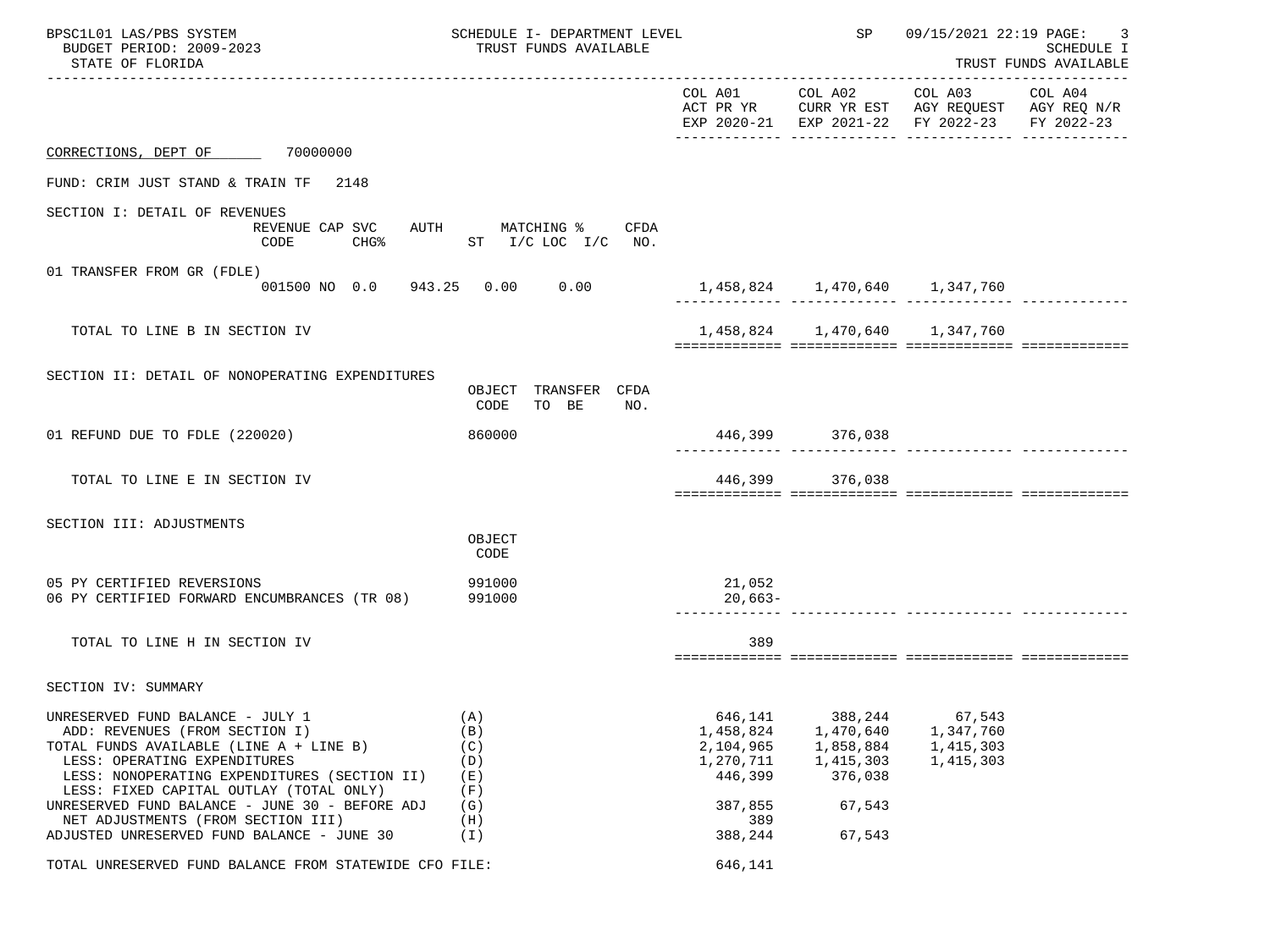| BPSC1L01 LAS/PBS SYSTEM<br>BUDGET PERIOD: 2009-2023<br>STATE OF FLORIDA |                                            |                | SCHEDULE I- DEPARTMENT LEVEL<br>TRUST FUNDS AVAILABLE      |                                     | SP                                    | 09/15/2021 22:19 PAGE:               | $\sim$ 4<br><b>SCHEDULE I</b><br>TRUST FUNDS AVAILABLE |
|-------------------------------------------------------------------------|--------------------------------------------|----------------|------------------------------------------------------------|-------------------------------------|---------------------------------------|--------------------------------------|--------------------------------------------------------|
|                                                                         |                                            |                |                                                            | COL A01<br>ACT PR YR<br>EXP 2020-21 | COL A02<br>CURR YR EST<br>EXP 2021-22 | COL A03<br>AGY REQUEST<br>FY 2022-23 | COL A04<br>AGY REQ N/R<br>FY 2022-23                   |
| CORRECTIONS, DEPT OF                                                    | 70000000                                   |                |                                                            |                                     |                                       |                                      |                                                        |
| FUND: CRIM JUST STAND & TRAIN TF                                        | 2148                                       |                |                                                            |                                     |                                       |                                      |                                                        |
|                                                                         |                                            |                |                                                            |                                     |                                       |                                      |                                                        |
| SCHEDULE IB: DETAIL OF UNRESERVED FUND BALANCE                          |                                            | FUNDING SOURCE | $STATE(S)$ RESTRICTED $(R)$<br>NONSTATE(N) UNRESTRICTED(U) |                                     |                                       |                                      |                                                        |
| 01 FLORIDA DEPT OF LAW ENFORCEMENT (FDLE)                               |                                            | $\mathbf S$    | U                                                          |                                     | 388,244 67,543                        |                                      |                                                        |
|                                                                         | ADJUSTED UNRESERVED FUND BALANCE - JUNE 30 |                |                                                            |                                     | 388, 244 67, 543                      |                                      |                                                        |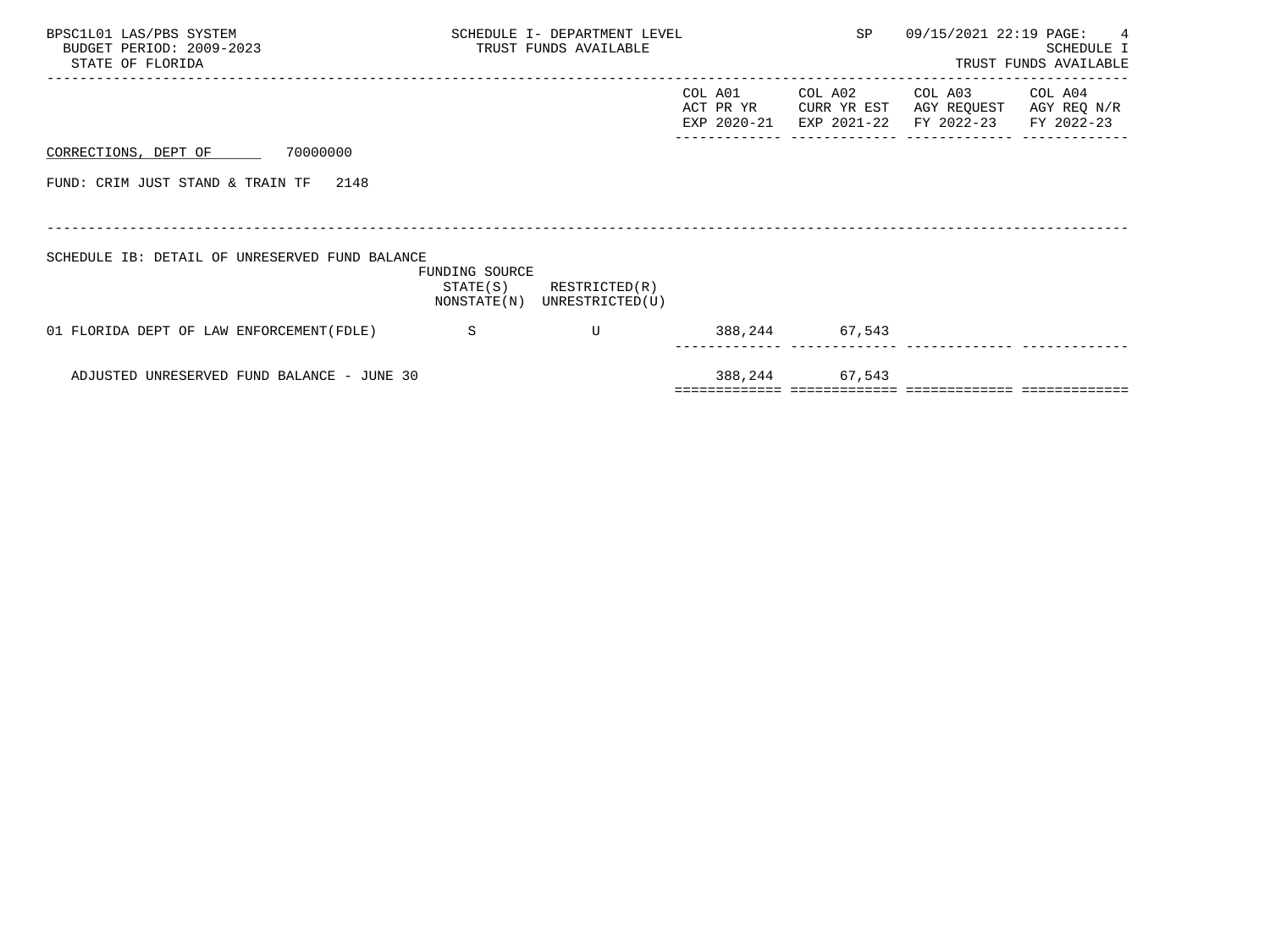| BPSC1L01 LAS/PBS SYSTEM<br>BUDGET PERIOD: 2009-2023<br>STATE OF FLORIDA                                                                                                                                      |                         |        |             |                                                                    | SCHEDULE I- DEPARTMENT LEVEL<br>TRUST FUNDS AVAILABLE |             |                                                                              | SP                              | 09/15/2021 22:19 PAGE:                                                               | 5<br>SCHEDULE I<br>TRUST FUNDS AVAILABLE |
|--------------------------------------------------------------------------------------------------------------------------------------------------------------------------------------------------------------|-------------------------|--------|-------------|--------------------------------------------------------------------|-------------------------------------------------------|-------------|------------------------------------------------------------------------------|---------------------------------|--------------------------------------------------------------------------------------|------------------------------------------|
|                                                                                                                                                                                                              |                         |        |             |                                                                    |                                                       |             | COL A01<br>ACT PR YR                                                         | COL A02                         | COL A03<br>CURR YR EST AGY REQUEST AGY REQ N/R<br>EXP 2020-21 EXP 2021-22 FY 2022-23 | COL A04<br>FY 2022-23                    |
| CORRECTIONS, DEPT OF 70000000                                                                                                                                                                                |                         |        |             |                                                                    |                                                       |             |                                                                              |                                 |                                                                                      |                                          |
| FUND: CORRECTION WORK PROGRAM TF                                                                                                                                                                             |                         | 2151   |             |                                                                    |                                                       |             |                                                                              |                                 |                                                                                      |                                          |
| SECTION I: DETAIL OF REVENUES                                                                                                                                                                                |                         |        |             |                                                                    |                                                       |             |                                                                              |                                 |                                                                                      |                                          |
|                                                                                                                                                                                                              | REVENUE CAP SVC<br>CODE | $CHG\$ | <b>AUTH</b> |                                                                    | MATCHING %<br>ST $I/C$ LOC $I/C$ NO.                  | CFDA        |                                                                              |                                 |                                                                                      |                                          |
| 01 REFUNDS                                                                                                                                                                                                   |                         |        |             |                                                                    |                                                       |             |                                                                              |                                 |                                                                                      |                                          |
| 02 DOT MASTER AGREEMENT (2540)                                                                                                                                                                               | 001800 NO 0.0           |        | 946.32      | 0.00                                                               | 0.00                                                  |             | 853                                                                          |                                 |                                                                                      |                                          |
| 03 REVENUE GENERATING WORKSOUADS                                                                                                                                                                             | 001903 NO 0.0           |        | 946.40      | 0.00                                                               | 0.00                                                  |             | 6,267,737                                                                    | 2,000,000 19,646,000            |                                                                                      |                                          |
|                                                                                                                                                                                                              | 001905 YES 0.0          |        | 946.40      | 0.00                                                               | 0.00                                                  |             | 3,838,008                                                                    |                                 | 1,000,000 6,180,519                                                                  |                                          |
| 04 ANTICIPATED WORKSQUADS                                                                                                                                                                                    | 001801 NO 0.0           |        | 946.40      | 0.00                                                               | 0.00                                                  |             |                                                                              |                                 | 420, 151 420, 151                                                                    |                                          |
| 05 INTERAGENCY WORKSQUADS                                                                                                                                                                                    |                         |        |             |                                                                    |                                                       |             |                                                                              |                                 |                                                                                      |                                          |
| 06 REVENUE GENERATING WORKSQUADS                                                                                                                                                                             | 001903 NO 0.0           |        | 946.40      | 0.00                                                               | 0.00                                                  |             | 48,145                                                                       |                                 |                                                                                      |                                          |
| 07 INTERAGENCY WORKSQUADS                                                                                                                                                                                    | 001903 NO 0.0           |        | 946.40      | 0.00                                                               | 0.00                                                  |             | 143,743                                                                      |                                 |                                                                                      |                                          |
|                                                                                                                                                                                                              | 001905 YES 0.0          |        | 946.40      | 0.00                                                               | 0.00                                                  |             |                                                                              |                                 | 77,271 77,271                                                                        |                                          |
| TOTAL TO LINE B IN SECTION IV                                                                                                                                                                                |                         |        |             |                                                                    |                                                       |             |                                                                              | 10,298,486 3,497,422 26,323,941 |                                                                                      |                                          |
| SECTION II: DETAIL OF NONOPERATING EXPENDITURES                                                                                                                                                              |                         |        |             |                                                                    |                                                       |             |                                                                              |                                 |                                                                                      |                                          |
|                                                                                                                                                                                                              |                         |        |             | OBJECT<br>CODE                                                     | TRANSFER<br>TO BE                                     | CFDA<br>NO. |                                                                              |                                 |                                                                                      |                                          |
| 03 STATE TRUST FUND RESERVE                                                                                                                                                                                  |                         |        |             | 999000                                                             |                                                       |             |                                                                              |                                 | 71,008                                                                               |                                          |
| 04 EXCESS BUDGET AUTHORITY<br>07 REFUND STATE REVENUE (220020)                                                                                                                                               |                         |        |             | 899000<br>860000                                                   |                                                       |             | 333,181                                                                      |                                 | $25,062,002 - 3,405,913 -$                                                           |                                          |
| TOTAL TO LINE E IN SECTION IV                                                                                                                                                                                |                         |        |             |                                                                    |                                                       |             |                                                                              |                                 | 333, 181 25, 062, 002- 3, 334, 905-                                                  |                                          |
|                                                                                                                                                                                                              |                         |        |             |                                                                    |                                                       |             |                                                                              |                                 |                                                                                      |                                          |
| SECTION III: ADJUSTMENTS                                                                                                                                                                                     |                         |        |             | OBJECT<br>CODE                                                     |                                                       |             |                                                                              |                                 |                                                                                      |                                          |
| 02 PY CERTIFIED PAYABLE<br>03 PY CERTIFIED ENCUMBRANCES<br>04 ADJUSTMENT TO COMP ABSENCES<br>05 SWFS ADJUSTMENT (TR10)<br>06 ROUNDING ADJUSTMENT<br>07 PY CERTIFIED REVERSION<br>08 CAPITAL ASSET ADJUSTMENT |                         |        |             | 991000<br>991000<br>991000<br>991000<br>991000<br>991000<br>991000 |                                                       |             | $82, 296 -$<br>$14,831-$<br>$2,126,009-$<br>2,646,915<br>14<br>90,759<br>259 |                                 | 1                                                                                    |                                          |
|                                                                                                                                                                                                              |                         |        |             |                                                                    |                                                       |             |                                                                              |                                 |                                                                                      |                                          |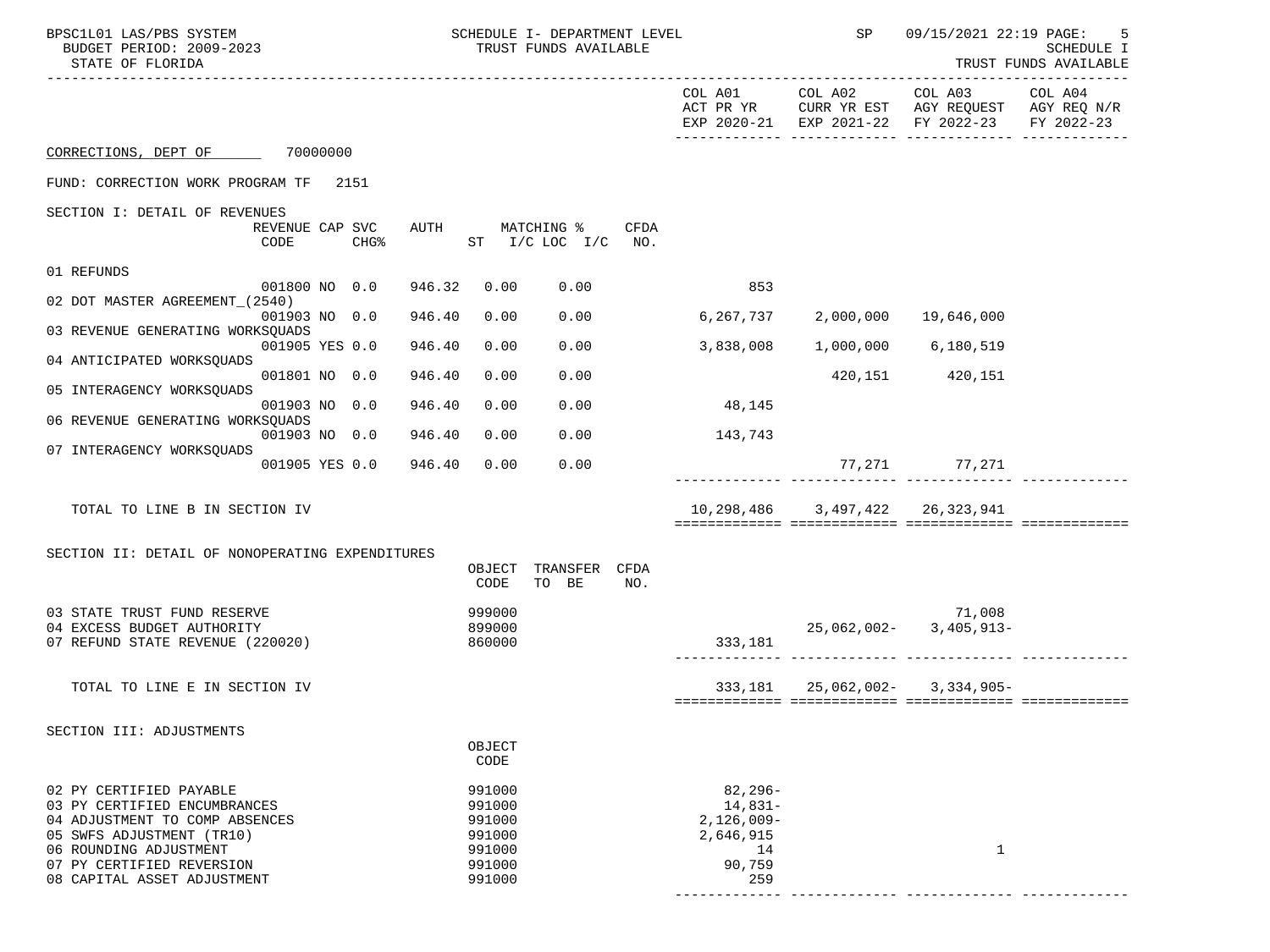| BPSC1L01 LAS/PBS SYSTEM<br>BUDGET PERIOD: 2009-2023<br>STATE OF FLORIDA                                                                                                                                                                                                                                                                                                                  |                                                 | SCHEDULE I- DEPARTMENT LEVEL<br>TRUST FUNDS AVAILABLE      |                                            | <b>SP</b>                                                                                                                      | 09/15/2021 22:19 PAGE:                                                                                                            | -6<br><b>SCHEDULE I</b><br>TRUST FUNDS AVAILABLE |
|------------------------------------------------------------------------------------------------------------------------------------------------------------------------------------------------------------------------------------------------------------------------------------------------------------------------------------------------------------------------------------------|-------------------------------------------------|------------------------------------------------------------|--------------------------------------------|--------------------------------------------------------------------------------------------------------------------------------|-----------------------------------------------------------------------------------------------------------------------------------|--------------------------------------------------|
|                                                                                                                                                                                                                                                                                                                                                                                          |                                                 |                                                            |                                            |                                                                                                                                | COL A01 COL A02 COL A03 COL A04<br>ACT PR YR CURR YR EST AGY REQUEST AGY REQ N/R<br>EXP 2020-21 EXP 2021-22 FY 2022-23 FY 2022-23 |                                                  |
| CORRECTIONS, DEPT OF 70000000                                                                                                                                                                                                                                                                                                                                                            |                                                 |                                                            |                                            |                                                                                                                                |                                                                                                                                   |                                                  |
| FUND: CORRECTION WORK PROGRAM TF 2151                                                                                                                                                                                                                                                                                                                                                    |                                                 |                                                            |                                            |                                                                                                                                |                                                                                                                                   |                                                  |
| SECTION III: ADJUSTMENTS                                                                                                                                                                                                                                                                                                                                                                 | OBJECT<br>CODE                                  |                                                            |                                            |                                                                                                                                |                                                                                                                                   |                                                  |
| TOTAL TO LINE H IN SECTION IV                                                                                                                                                                                                                                                                                                                                                            |                                                 |                                                            | 514,811                                    |                                                                                                                                | 1                                                                                                                                 |                                                  |
| SECTION IV: SUMMARY                                                                                                                                                                                                                                                                                                                                                                      |                                                 |                                                            |                                            |                                                                                                                                |                                                                                                                                   |                                                  |
| UNRESERVED FUND BALANCE - JULY 1<br>ADD: REVENUES (FROM SECTION I)<br>TOTAL FUNDS AVAILABLE (LINE A + LINE B)<br>LESS: OPERATING EXPENDITURES<br>LESS: NONOPERATING EXPENDITURES (SECTION II)<br>LESS: FIXED CAPITAL OUTLAY (TOTAL ONLY)<br>UNRESERVED FUND BALANCE - JUNE 30 - BEFORE ADJ $(G)$<br>NET ADJUSTMENTS (FROM SECTION III)<br>ADJUSTED UNRESERVED FUND BALANCE - JUNE 30 (I) | (A)<br>(B)<br>(C)<br>(D)<br>( E )<br>(F)<br>(H) |                                                            | 333,181<br>584,612<br>514,811<br>1,099,423 | 1,189,904 1,099,423<br>$10, 298, 486$<br>$11, 488, 390$<br>$4, 596, 845$<br>$26, 323, 941$<br>10,570,597 29,658,847 29,658,847 | 25,062,002-3,334,905-<br>$1 -$<br>1                                                                                               |                                                  |
| TOTAL UNRESERVED FUND BALANCE FROM STATEWIDE CFO FILE:                                                                                                                                                                                                                                                                                                                                   |                                                 |                                                            | 1,189,904                                  |                                                                                                                                |                                                                                                                                   |                                                  |
| SCHEDULE IB: DETAIL OF UNRESERVED FUND BALANCE                                                                                                                                                                                                                                                                                                                                           | FUNDING SOURCE                                  | $STATE(S)$ RESTRICTED $(R)$<br>NONSTATE(N) UNRESTRICTED(U) |                                            |                                                                                                                                |                                                                                                                                   |                                                  |
| 03 DOT MASTER AGREEMENT                                                                                                                                                                                                                                                                                                                                                                  | S                                               | $\mathbf U$                                                | 1,099,423                                  |                                                                                                                                |                                                                                                                                   |                                                  |
| ADJUSTED UNRESERVED FUND BALANCE - JUNE 30                                                                                                                                                                                                                                                                                                                                               |                                                 |                                                            | 1,099,423                                  |                                                                                                                                |                                                                                                                                   |                                                  |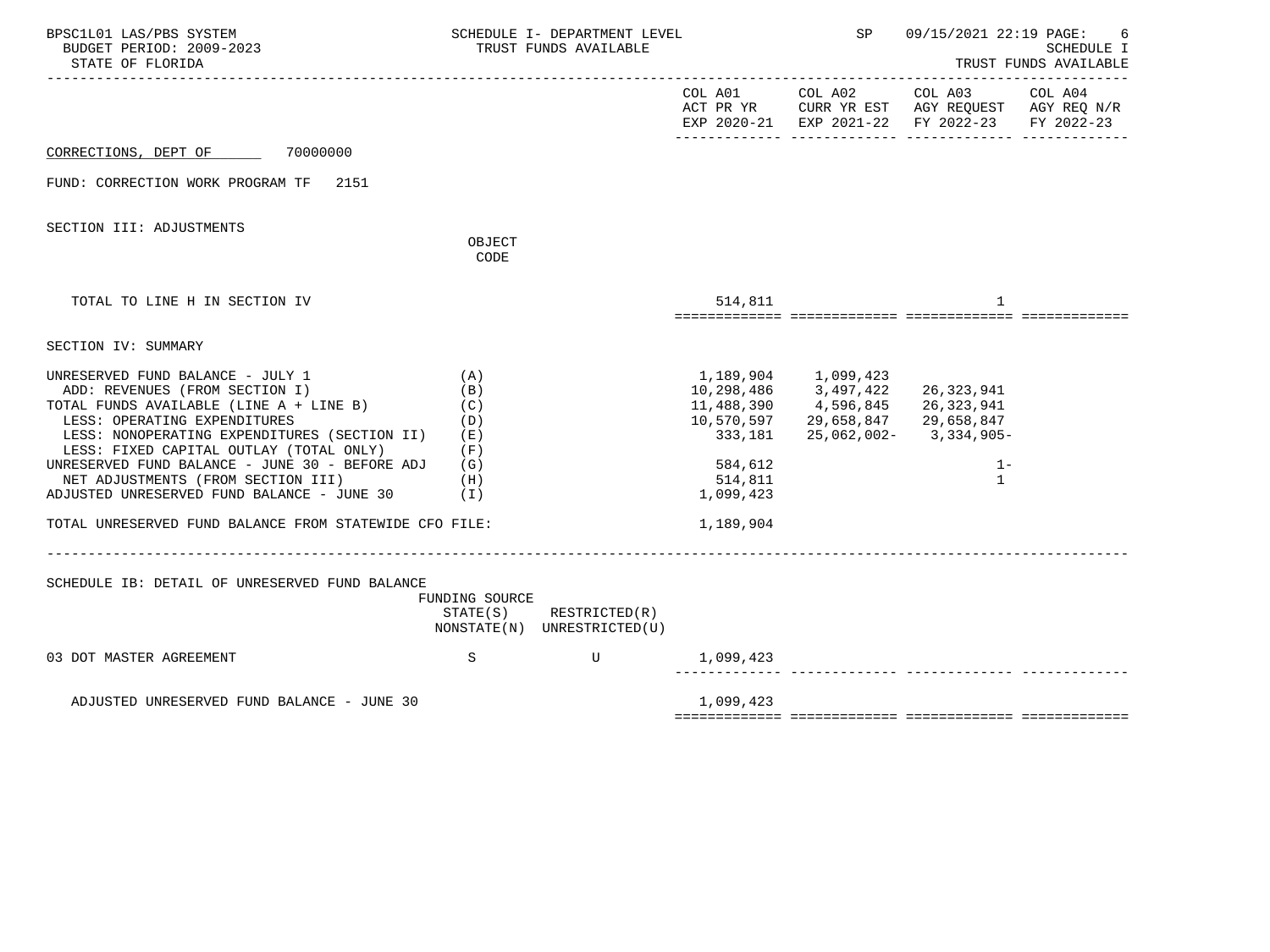------------- ------------- ------------- -------------

TRUST FUNDS AVAILABLE

|                                                                           |         |                    |            |               |           |                                     | EXP 2020-21 EXP 2021-22 FY 2022-23 | FY 2022-23 |
|---------------------------------------------------------------------------|---------|--------------------|------------|---------------|-----------|-------------------------------------|------------------------------------|------------|
| CORRECTIONS, DEPT OF 70000000                                             |         |                    |            |               |           |                                     |                                    |            |
| FUND: FEDERAL GRANTS TRUST FUND<br>2261                                   |         |                    |            |               |           |                                     |                                    |            |
| SECTION I: DETAIL OF REVENUES                                             |         |                    |            |               |           |                                     |                                    |            |
| REVENUE CAP SVC<br>CODE<br>CHG <sup>8</sup>                               | AUTH    | ST I/C LOC I/C NO. | MATCHING % | <b>CFDA</b>   |           |                                     |                                    |            |
| 02 TRF FROM OTHER DEPT DOE-TITLE I                                        |         |                    |            |               |           |                                     |                                    |            |
| 001510 NO 0.0<br>03 TRF FROM OTHER DEPT DOE-ADULT BASIC ED                | 945.215 | 0.00               | 0.00       | 84.013        |           | 1, 176, 610 1, 404, 966 1, 477, 115 |                                    |            |
| 001510 NO 0.0<br>04 TRF FROM OTHER DEPT DOE-PERKINS                       | 945.215 | 0.00               | 0.00       | 84.002        | 844,943   | 1,000,000                           | 1,000,000                          |            |
| 001510 NO 0.0<br>05 TRF FROM OTHER DEPT DOE-IDEA                          | 945.215 | 0.00               | 0.00       | 84.048        |           | 668,307 688,356                     | 722,774                            |            |
| 001510 NO 0.0<br>07 TRF FR OTHER DEPT FDLE-RSAT                           | 945.215 | 0.00               | 0.00       | 84.027        |           | 1,187,659 961,723                   | 990,574                            |            |
| 001510 NO 0.0<br>08 TRF FR OTHER DEPT FDLE-JAGC/BYRNE                     | 945.215 | 25.00 I            | 0.00       | 16.593        | 711,245   | 956,875                             | 956,875                            |            |
| 001510 NO 0.0<br>09 TRF FR OTHER DEPT-FDLE-2020 CESF PROGRAM              | 945.215 | 0.00               | 0.00       | 16.738        | 1,834,843 |                                     | 1, 318, 723 1, 318, 723            |            |
| 001510 NO 0.0                                                             | 945.215 | 0.00               | 0.00       | 16.738        | 4,156,969 | 2,048,337                           |                                    |            |
| 10 ADULT REENTRY AND EMPLOYMENT<br>000700 NO 0.0                          | 945.215 | 0.00               | 0.00       | 16.812        | 64,207    |                                     |                                    |            |
| 20 REFUND<br>001800 NO 0.0                                                | 945.215 | 0.00               | 0.00       |               | 9,919     |                                     |                                    |            |
| 21 ANTICIPATED REVENUE<br>000700 NO 0.0                                   | 945.215 | 0.00               | 0.00       | 16.812        | 1,773,501 |                                     |                                    |            |
| 33 12 MONTH OLD WARRANTS<br>003800 NO 0.0                                 | 945.215 | 0.00               | 0.00       |               | 3,767     |                                     |                                    |            |
| 35 SCAAP TRANSFER-ALIEN INCARCERATION REV                                 |         |                    |            |               |           |                                     |                                    |            |
| 000700 NO 0.0<br>70 TRF FR OTHER DEPT FDLE-PREA STATE                     | 945.215 | 0.00               | 0.00       | 16.579        |           |                                     | 6,800,000 6,800,000                |            |
| 001510 NO 0.0<br>80 SOFT BODY ARMOR PROBATI                               | 945.215 | 0.00               | 0.00       | 16.751        | 195       |                                     |                                    |            |
| 001510 NO 0.0<br>83 TRF FR OTHER DEPT DOH(GR)-HIV/AIDS RYAN WHITE         | 945.215 | 0.00               | 0.00       | 16.803        |           | 58,282 60,000 60,000                |                                    |            |
| 001510 NO 0.0<br>84 TRF FR OTHER DEPT DOH(GR)-HIV PEER EDUCATION          | 945.215 | 0.00               | 0.00       | 93.917        | 570,000   | 570,000                             | 570,000                            |            |
| 001510 NO 0.0 945.215                                                     |         | 0.00               | 0.00       | 93.917        | 78,646    |                                     |                                    |            |
| 85 TRF FR OTHER DEPT DOH-HIV PEER EDUCATION<br>001510 NO 0.0 945.215 0.00 |         |                    |            | $0.00$ 93.917 | 80,000    | 160,000                             | 160,000                            |            |
| 90 HURRICANE SALLY - ESTIMATE<br>001500 NO 0.0                            | 945.215 | 0.00               | 0.00       |               | 69,843    |                                     | 464,773                            |            |
| 91 TRF FR OTHER DEPT FDLA-VICTIM NOTIFICATION<br>001510 NO 0.0            | 945.215 | 0.00               | 0.00       | 16.575        | 493,681   | 484,563                             | 484,563                            |            |
| 93 HURRICANE IRMA - ESTIMATE                                              | 945.215 |                    |            |               |           |                                     |                                    |            |
| 001500 NO 0.0<br>94 HURRICANE MICHAEL - ESTIMATE                          |         | 0.00               | 0.00       |               | 9,220,040 | 276,405                             | 4,719,406                          |            |
| 001500 NO 0.0                                                             | 945.215 | 0.00               | 0.00       |               | 4,698,477 | 2,862,701                           | 4,244,095                          |            |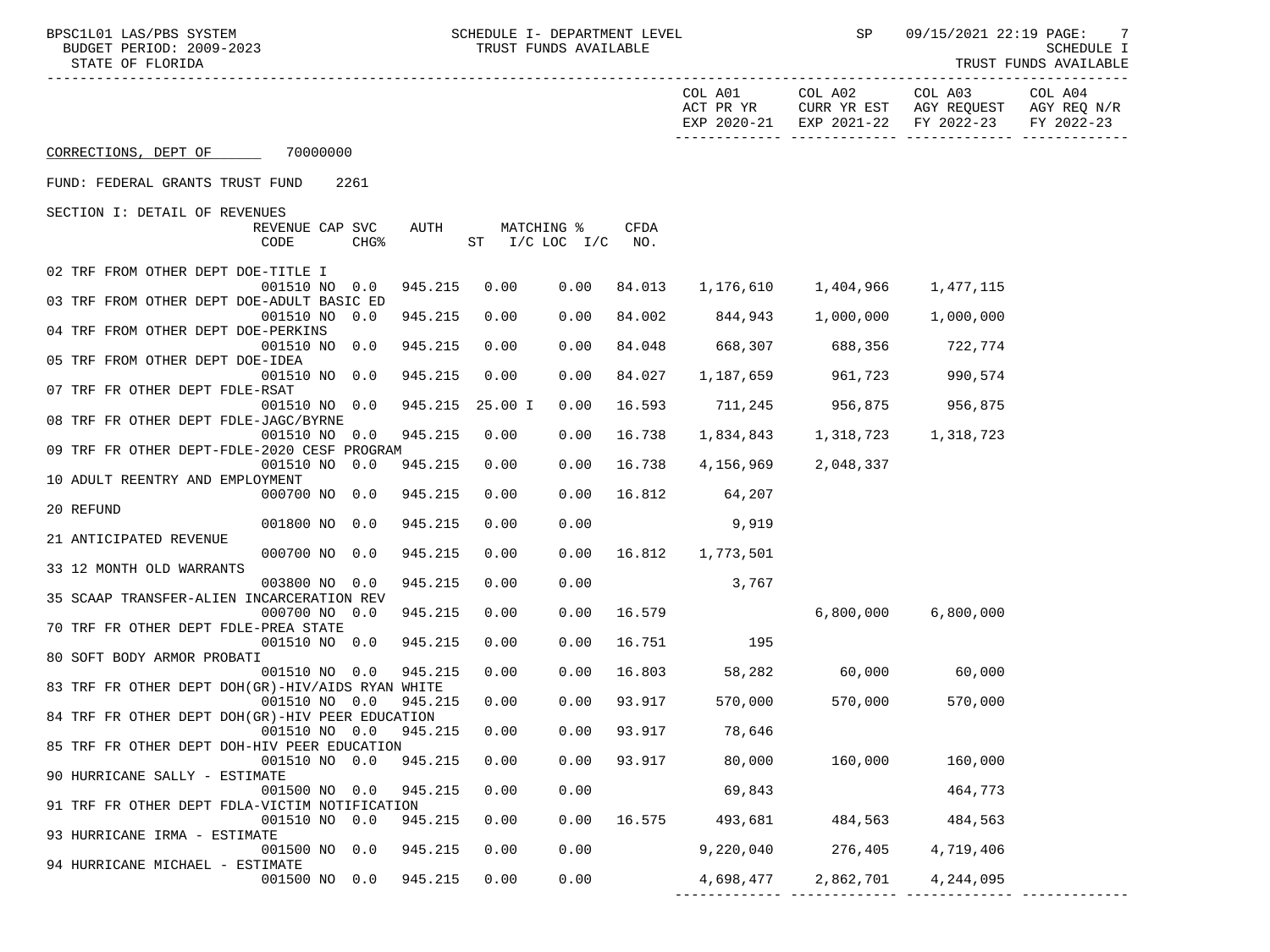| BPSC1L01 LAS/PBS SYSTEM<br>BUDGET PERIOD: 2009-2023<br>STATE OF FLORIDA                                                                                                                                                                                                     | SCHEDULE I- DEPARTMENT LEVEL<br>TRUST FUNDS AVAILABLE                           |                                                                                      | SP                                       | 09/15/2021 22:19 PAGE:                                                                                                    | 8<br><b>SCHEDULE I</b><br>TRUST FUNDS AVAILABLE |
|-----------------------------------------------------------------------------------------------------------------------------------------------------------------------------------------------------------------------------------------------------------------------------|---------------------------------------------------------------------------------|--------------------------------------------------------------------------------------|------------------------------------------|---------------------------------------------------------------------------------------------------------------------------|-------------------------------------------------|
|                                                                                                                                                                                                                                                                             |                                                                                 |                                                                                      |                                          | COL A01 COL A02 COL A03<br>ACT PR YR CURR YR EST AGY REQUEST AGY REQ N/R<br>EXP 2020-21 EXP 2021-22 FY 2022-23 FY 2022-23 | COL A04                                         |
| CORRECTIONS, DEPT OF 70000000                                                                                                                                                                                                                                               |                                                                                 |                                                                                      |                                          |                                                                                                                           |                                                 |
| FUND: FEDERAL GRANTS TRUST FUND<br>2261                                                                                                                                                                                                                                     |                                                                                 |                                                                                      |                                          |                                                                                                                           |                                                 |
| SECTION I: DETAIL OF REVENUES<br>CODE                                                                                                                                                                                                                                       | REVENUE CAP SVC AUTH MATCHING % CFDA<br>CHG <sup>&amp;</sup> ST I/C LOC I/C NO. |                                                                                      |                                          |                                                                                                                           |                                                 |
| TOTAL TO LINE B IN SECTION IV                                                                                                                                                                                                                                               |                                                                                 |                                                                                      | 27, 701, 134  19, 592, 649  23, 968, 898 |                                                                                                                           |                                                 |
| SECTION II: DETAIL OF NONOPERATING EXPENDITURES                                                                                                                                                                                                                             | OBJECT TRANSFER CFDA<br>CODE<br>TO BE<br>NO.                                    |                                                                                      |                                          |                                                                                                                           |                                                 |
| 08 TR TO ADMIN TF (185080)<br>20 REFUND (220030)<br>22 TR GR FEMA DISASTER REIMBURSE (181094)<br>23 TR OTHER FUNDS W/I AGENCY (180205)<br>24 TRANSFER/GENERAL REVENUE (180200)                                                                                              | 810000<br>860000<br>810000<br>252052<br>810000                                  | 14,104,875<br>1,165,369<br>388                                                       |                                          |                                                                                                                           |                                                 |
| TOTAL TO LINE E IN SECTION IV                                                                                                                                                                                                                                               |                                                                                 |                                                                                      | 15, 369, 731 6, 427, 221 7, 217, 776     |                                                                                                                           |                                                 |
| SECTION III: ADJUSTMENTS                                                                                                                                                                                                                                                    | OBJECT<br>CODE                                                                  |                                                                                      |                                          |                                                                                                                           |                                                 |
| 01 PY CERTIFIED FORWARD REVERSIONS<br>02 NON CERTIFIED RECEIVABLE<br>04 PY CERTIFIED FORWARD ENCUMBRANCES<br>06 POST CLOSING FINANCIAL STATEMENT ADJUST<br>08 ROUNDING ADJUSTMENT<br>12 ADJ TO PY A/R<br>16 NON CERTIFIED PAYABLE<br>17 NON CERTIFIED NON-OPERATING PAYABLE | 991000<br>991000<br>991000<br>991000<br>991000<br>991000<br>991000<br>991000    | 23,017<br>$2,299,720-$<br>124,628-<br>4,458<br>$154-$<br>5,792<br>2,236<br>2,328,517 |                                          | _____________________________                                                                                             |                                                 |
| TOTAL TO LINE H IN SECTION IV                                                                                                                                                                                                                                               |                                                                                 | $60,482-$                                                                            |                                          |                                                                                                                           |                                                 |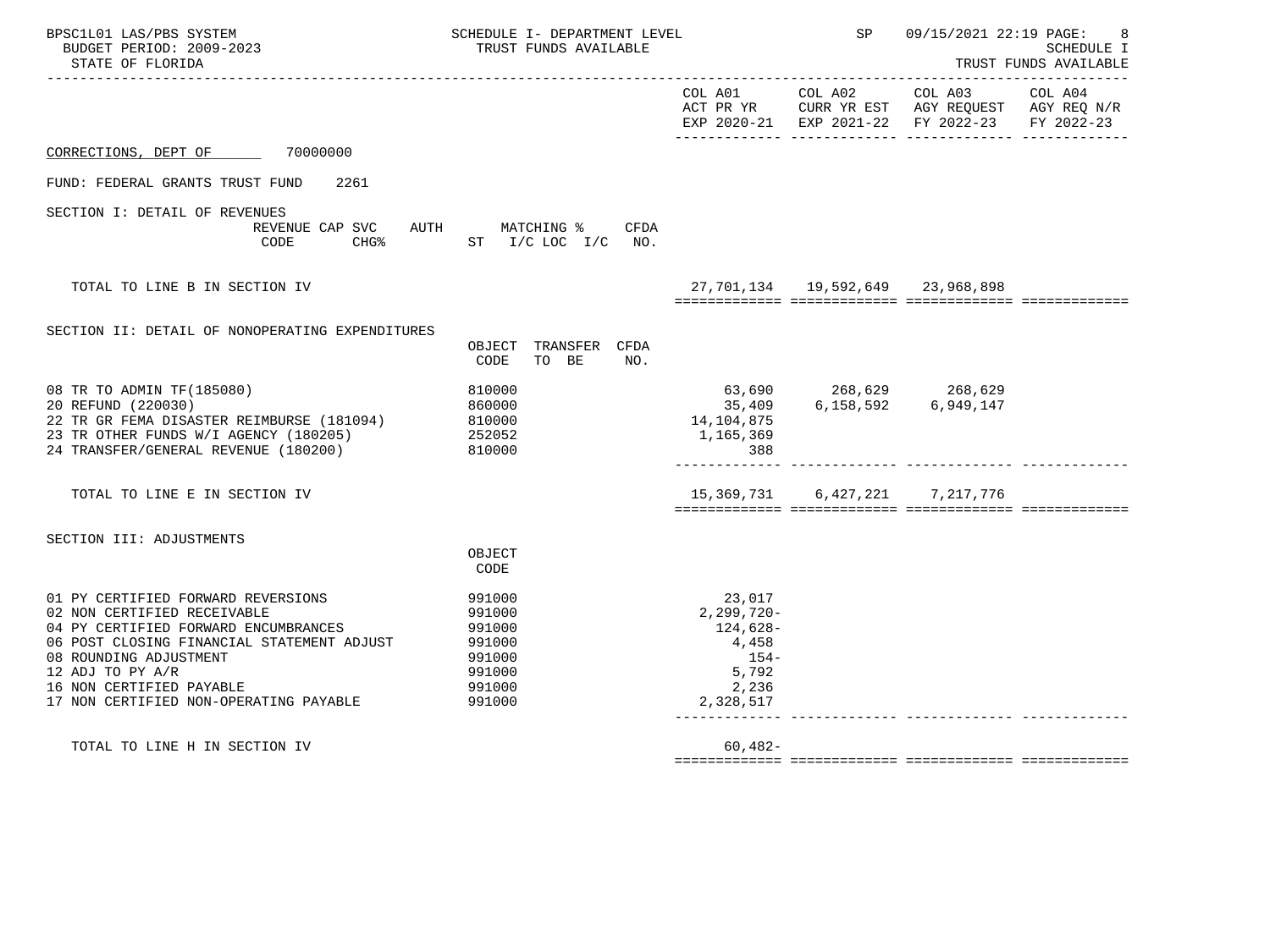| BPSC1L01 LAS/PBS SYSTEM<br>BUDGET PERIOD: 2009-2023<br>STATE OF FLORIDA |                | SCHEDULE I- DEPARTMENT LEVEL<br>TRUST FUNDS AVAILABLE                 |            | SP <sub>3</sub>                  | 09/15/2021 22:19 PAGE:                                                                                                                                                                                                                                                                             | 9<br>SCHEDULE I<br>TRUST FUNDS AVAILABLE |
|-------------------------------------------------------------------------|----------------|-----------------------------------------------------------------------|------------|----------------------------------|----------------------------------------------------------------------------------------------------------------------------------------------------------------------------------------------------------------------------------------------------------------------------------------------------|------------------------------------------|
|                                                                         |                |                                                                       |            |                                  | $\begin{tabular}{lllllllllll} \multicolumn{2}{l}{{\text{COL A01}}} & \multicolumn{2}{c}{\text{COL A02}} & \multicolumn{2}{c}{\text{COL A03}} & \multicolumn{2}{c}{\text{COL A04}} \end{tabular}$<br>ACT PR YR CURR YR EST AGY REQUEST AGY REQ N/R<br>EXP 2020-21 EXP 2021-22 FY 2022-23 FY 2022-23 |                                          |
| CORRECTIONS, DEPT OF 70000000                                           |                |                                                                       |            |                                  |                                                                                                                                                                                                                                                                                                    |                                          |
| FUND: FEDERAL GRANTS TRUST FUND 2261                                    |                |                                                                       |            |                                  |                                                                                                                                                                                                                                                                                                    |                                          |
| SECTION IV: SUMMARY                                                     |                |                                                                       |            |                                  |                                                                                                                                                                                                                                                                                                    |                                          |
| UNRESERVED FUND BALANCE - JULY 1                                        | (A)            |                                                                       |            | 3,078,263 3,585,694              |                                                                                                                                                                                                                                                                                                    |                                          |
| ADD: REVENUES (FROM SECTION I)                                          | (B)            |                                                                       |            | 27,701,134   19,592,649          | 23,968,898                                                                                                                                                                                                                                                                                         |                                          |
| TOTAL FUNDS AVAILABLE (LINE $A + LINE B$ ) (C)                          |                |                                                                       |            | 30,779,397 23,178,343 23,968,898 |                                                                                                                                                                                                                                                                                                    |                                          |
| LESS: OPERATING EXPENDITURES                                            | (D)            |                                                                       | 11,763,490 | 16,751,122                       | 16,751,122                                                                                                                                                                                                                                                                                         |                                          |
| LESS: NONOPERATING EXPENDITURES (SECTION II) (E)                        |                |                                                                       | 15,369,731 | 6,427,221                        | 7,217,776                                                                                                                                                                                                                                                                                          |                                          |
| LESS: FIXED CAPITAL OUTLAY (TOTAL ONLY) (F)                             |                |                                                                       |            |                                  |                                                                                                                                                                                                                                                                                                    |                                          |
| UNRESERVED FUND BALANCE - JUNE 30 - BEFORE ADJ (G)                      |                |                                                                       | 3,646,176  |                                  |                                                                                                                                                                                                                                                                                                    |                                          |
| (H)<br>NET ADJUSTMENTS (FROM SECTION III)                               |                |                                                                       | 60,482-    |                                  |                                                                                                                                                                                                                                                                                                    |                                          |
| ADJUSTED UNRESERVED FUND BALANCE - JUNE $30$ (I)                        |                |                                                                       | 3,585,694  |                                  |                                                                                                                                                                                                                                                                                                    |                                          |
| TOTAL UNRESERVED FUND BALANCE FROM STATEWIDE CFO FILE:                  |                |                                                                       | 3,078,263  |                                  |                                                                                                                                                                                                                                                                                                    |                                          |
|                                                                         |                |                                                                       |            |                                  |                                                                                                                                                                                                                                                                                                    |                                          |
| SCHEDULE IB: DETAIL OF UNRESERVED FUND BALANCE                          | FUNDING SOURCE |                                                                       |            |                                  |                                                                                                                                                                                                                                                                                                    |                                          |
|                                                                         |                | $STATE(S)$ RESTRICTED $(R)$                                           |            |                                  |                                                                                                                                                                                                                                                                                                    |                                          |
|                                                                         |                | NONSTATE(N) UNRESTRICTED(U)                                           |            |                                  |                                                                                                                                                                                                                                                                                                    |                                          |
| 01 INDIRECT                                                             | $\mathbf N$    | R                                                                     | 645,058    |                                  |                                                                                                                                                                                                                                                                                                    |                                          |
| 02 BULLET PROOF VEST                                                    | $\mathbb N$    | $\begin{array}{c} \mathbf{R} \\ \mathbf{R} \\ \mathbf{R} \end{array}$ | 8,060      |                                  |                                                                                                                                                                                                                                                                                                    |                                          |
| 03 RSAT CASH MATCH                                                      | $\mathbf S$    |                                                                       | 98,362     |                                  |                                                                                                                                                                                                                                                                                                    |                                          |
| 04 JAGC BYRNE GRANT                                                     | N              |                                                                       | 253,754    |                                  |                                                                                                                                                                                                                                                                                                    |                                          |
| 06 PREA PROJECT                                                         | $\mathbb N$    |                                                                       | 27         |                                  |                                                                                                                                                                                                                                                                                                    |                                          |
| 07 ADULT BASIC EDUCATION                                                | $\mathbb N$    |                                                                       | 116,852    |                                  |                                                                                                                                                                                                                                                                                                    |                                          |
| 08 TITLE I                                                              | $\mathbb N$    |                                                                       | 162,721    |                                  |                                                                                                                                                                                                                                                                                                    |                                          |
| 10 HIV/AIDS RYAN WHITE                                                  | $\mathbb N$    |                                                                       | 78,829     |                                  |                                                                                                                                                                                                                                                                                                    |                                          |
| 11 HIV/AIDS PEER EDUCATOR TRAINING                                      | $\mathbb N$    |                                                                       | 21,940     |                                  |                                                                                                                                                                                                                                                                                                    |                                          |
| 15 HURRICANE IRMA ESTIMATE                                              | $\mathbb N$    | K<br>R<br>R<br>R<br>R<br>R<br>R<br>R<br>R                             | 1,275,097  |                                  |                                                                                                                                                                                                                                                                                                    |                                          |
| 16 FDC PREA INITIATIVES                                                 | $\mathbb N$    |                                                                       | 8,880      |                                  |                                                                                                                                                                                                                                                                                                    |                                          |
| 17 HURRICANE MICHAEL                                                    | $\mathbb N$    | R                                                                     | 649,782    |                                  |                                                                                                                                                                                                                                                                                                    |                                          |
| 18 HURRICAN SALLY                                                       | $\mathbb N$    | R                                                                     | 9,659      |                                  |                                                                                                                                                                                                                                                                                                    |                                          |
| 19 IDIVIDUALS WITH DISABILITIES                                         | $\mathbf N$    | $\mathbb R$                                                           | 164,249    |                                  |                                                                                                                                                                                                                                                                                                    |                                          |
| 20 PERKINS STATE LEADERSHIP                                             | $_{\rm N}$     | $\mathbb{R}$                                                          | 92,424     |                                  |                                                                                                                                                                                                                                                                                                    |                                          |

ADJUSTED UNRESERVED FUND BALANCE - JUNE 30 3,585,694

============= ============= ============= =============

------------- ------------- ------------- -------------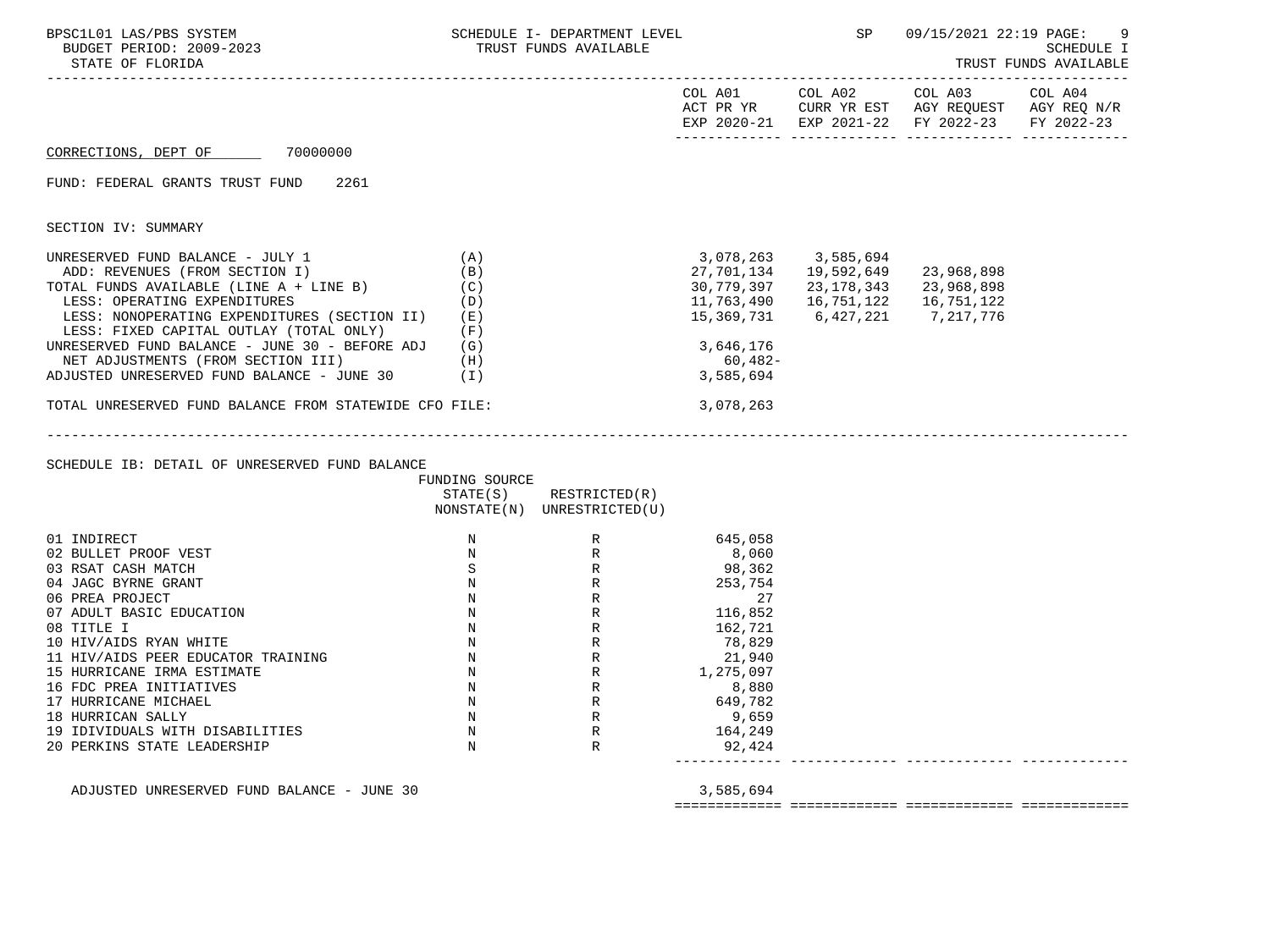| BPSC1L01 LAS/PBS SYSTEM<br>BUDGET PERIOD: 2009-2023<br>STATE OF FLORIDA                                                   | SCHEDULE I- DEPARTMENT LEVEL<br>TRUST FUNDS AVAILABLE |                                      | SP                                    | 09/15/2021 22:19 PAGE: 10                                                            | <b>SCHEDULE I</b><br>TRUST FUNDS AVAILABLE |
|---------------------------------------------------------------------------------------------------------------------------|-------------------------------------------------------|--------------------------------------|---------------------------------------|--------------------------------------------------------------------------------------|--------------------------------------------|
|                                                                                                                           |                                                       | COL A01<br>ACT PR YR                 | COL A02                               | COL A03<br>CURR YR EST AGY REQUEST AGY REQ N/R<br>EXP 2020-21 EXP 2021-22 FY 2022-23 | COL A04<br>FY 2022-23                      |
| CORRECTIONS, DEPT OF 70000000                                                                                             |                                                       |                                      |                                       |                                                                                      |                                            |
| FUND: GRANTS AND DONATIONS TF<br>2339                                                                                     |                                                       |                                      |                                       |                                                                                      |                                            |
| SECTION I: DETAIL OF REVENUES                                                                                             |                                                       |                                      |                                       |                                                                                      |                                            |
| REVENUE CAP SVC<br>AUTH<br>CHG <sup>8</sup><br>CODE                                                                       | MATCHING %<br>CFDA<br>ST I/CLOCI/CNO.                 |                                      |                                       |                                                                                      |                                            |
| 02 REFUNDS                                                                                                                |                                                       |                                      |                                       |                                                                                      |                                            |
| 001800 NO 0.0<br>215.32<br>03 INSURANCE PROCEEDS - REPLACEMENT TRUST FUND                                                 | 0.00<br>0.00                                          | 5,918                                |                                       |                                                                                      |                                            |
| 002800 NO 0.0<br>215.32                                                                                                   | 0.00<br>0.00                                          | 414,711                              | 500,000                               | 500,000                                                                              |                                            |
| 05 INSURANCE PROCEEDS - HURRICANE MICHAEL 2018<br>002801 NO 0.0<br>215.32                                                 | 0.00<br>0.00                                          | 160,274                              |                                       |                                                                                      |                                            |
| 06 INSURANCE PROCEEDS                                                                                                     |                                                       |                                      |                                       |                                                                                      |                                            |
| 215.32<br>002801 NO 0.0<br>09 INSURANCE PROCEEDS - HURRICANE IRMA 2017                                                    | 0.00<br>0.00                                          | 477                                  |                                       |                                                                                      |                                            |
| 215.32<br>002801 NO 0.0                                                                                                   | 0.00<br>0.00                                          | 1,823                                |                                       |                                                                                      |                                            |
| 10 INSURANCE PROCEEDS - HURRICANE SALLY                                                                                   |                                                       |                                      |                                       |                                                                                      |                                            |
| 002801 NO 0.0<br>215.32<br>11 FEES                                                                                        | 0.00<br>0.00                                          | 1,275,825                            |                                       |                                                                                      |                                            |
| 000100 YES 0.0<br>215.32                                                                                                  | 0.00<br>0.00                                          | 1,320,362                            |                                       | $1,000,000$ $1,000,000$                                                              |                                            |
| 48 ANITCIPATED GRANT REVEN<br>215.32<br>001500 NO 0.0                                                                     | 0.00<br>0.00                                          |                                      |                                       | 153,039,502                                                                          |                                            |
|                                                                                                                           |                                                       |                                      |                                       |                                                                                      |                                            |
| TOTAL TO LINE B IN SECTION IV                                                                                             |                                                       |                                      | 3, 179, 390 1, 500, 000 154, 539, 502 |                                                                                      |                                            |
|                                                                                                                           |                                                       |                                      |                                       |                                                                                      |                                            |
| SECTION II: DETAIL OF NONOPERATING EXPENDITURES                                                                           | TRANSFER<br>OBJECT<br>CFDA<br>CODE<br>TO BE<br>NO.    |                                      |                                       |                                                                                      |                                            |
| 07 SERVICE CHARGES TO GR 8% (310322)<br>11 TRANSFER TO GR - RISK MANAGEMENT (181096)                                      | 880800<br>810100                                      | 95,456<br>162,096                    |                                       |                                                                                      |                                            |
|                                                                                                                           |                                                       |                                      |                                       |                                                                                      |                                            |
| TOTAL TO LINE E IN SECTION IV                                                                                             |                                                       | 257,552                              |                                       |                                                                                      |                                            |
| SECTION III: ADJUSTMENTS                                                                                                  |                                                       |                                      |                                       |                                                                                      |                                            |
|                                                                                                                           | OBJECT<br>CODE                                        |                                      |                                       |                                                                                      |                                            |
| 01 ROUNDING ADJUSTMENT<br>02 CY CERTIFIED REVERSIONS<br>05 OTHER CURRENT LIABLILITY (TR08)<br>06 PY NON CERTIFIED PAYABLE | 991000<br>991000<br>991000<br>991000                  | $8-$<br>175,861<br>387<br>$280,491-$ |                                       |                                                                                      |                                            |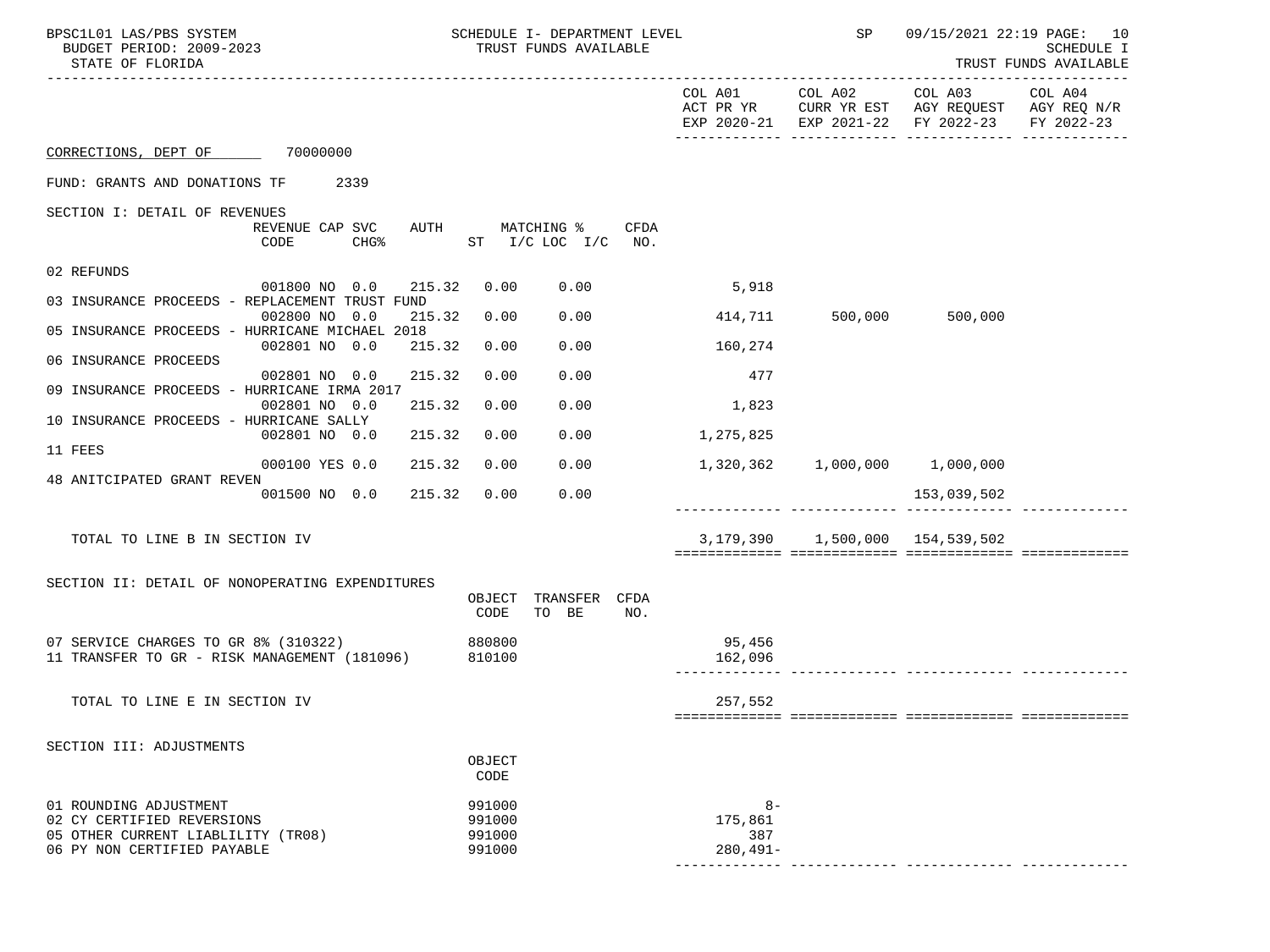| BPSC1L01 LAS/PBS SYSTEM<br>BUDGET PERIOD: 2009-2023<br>STATE OF FLORIDA                                                                                                                                                                                                                                                                                                                                                                                                                               |                                                                                                       | SCHEDULE I- DEPARTMENT LEVEL<br>TRUST FUNDS AVAILABLE                                                         |                                                                                                                                      | <b>SP</b>                                                                                                                                                     | 09/15/2021 22:19 PAGE: 11                                                                                                         | SCHEDULE I<br>TRUST FUNDS AVAILABLE |
|-------------------------------------------------------------------------------------------------------------------------------------------------------------------------------------------------------------------------------------------------------------------------------------------------------------------------------------------------------------------------------------------------------------------------------------------------------------------------------------------------------|-------------------------------------------------------------------------------------------------------|---------------------------------------------------------------------------------------------------------------|--------------------------------------------------------------------------------------------------------------------------------------|---------------------------------------------------------------------------------------------------------------------------------------------------------------|-----------------------------------------------------------------------------------------------------------------------------------|-------------------------------------|
|                                                                                                                                                                                                                                                                                                                                                                                                                                                                                                       |                                                                                                       |                                                                                                               |                                                                                                                                      |                                                                                                                                                               | COL A01 COL A02 COL A03 COL A04<br>ACT PR YR CURR YR EST AGY REQUEST AGY REQ N/R<br>EXP 2020-21 EXP 2021-22 FY 2022-23 FY 2022-23 |                                     |
| CORRECTIONS, DEPT OF 70000000                                                                                                                                                                                                                                                                                                                                                                                                                                                                         |                                                                                                       |                                                                                                               |                                                                                                                                      |                                                                                                                                                               |                                                                                                                                   |                                     |
| FUND: GRANTS AND DONATIONS TF 2339                                                                                                                                                                                                                                                                                                                                                                                                                                                                    |                                                                                                       |                                                                                                               |                                                                                                                                      |                                                                                                                                                               |                                                                                                                                   |                                     |
| SECTION III: ADJUSTMENTS                                                                                                                                                                                                                                                                                                                                                                                                                                                                              | OBJECT                                                                                                |                                                                                                               |                                                                                                                                      |                                                                                                                                                               |                                                                                                                                   |                                     |
|                                                                                                                                                                                                                                                                                                                                                                                                                                                                                                       | CODE                                                                                                  |                                                                                                               |                                                                                                                                      |                                                                                                                                                               |                                                                                                                                   |                                     |
| TOTAL TO LINE H IN SECTION IV                                                                                                                                                                                                                                                                                                                                                                                                                                                                         |                                                                                                       |                                                                                                               | $104, 251 -$                                                                                                                         |                                                                                                                                                               |                                                                                                                                   |                                     |
| SECTION IV: SUMMARY                                                                                                                                                                                                                                                                                                                                                                                                                                                                                   |                                                                                                       |                                                                                                               |                                                                                                                                      |                                                                                                                                                               |                                                                                                                                   |                                     |
| UNRESERVED FUND BALANCE - JULY 1<br>ADD: REVENUES (FROM SECTION I)<br>TOTAL FUNDS AVAILABLE (LINE $A + LINE B$ ) (C)<br>LESS: OPERATING EXPENDITURES<br>LESS: NONOPERATING EXPENDITURES (SECTION II)<br>LESS: FIXED CAPITAL OUTLAY (TOTAL ONLY)<br>UNRESERVED FUND BALANCE - JUNE 30 - BEFORE ADJ<br>NET ADJUSTMENTS (FROM SECTION III)<br>ADJUSTED UNRESERVED FUND BALANCE - JUNE 30 (I)<br>TOTAL UNRESERVED FUND BALANCE FROM STATEWIDE CFO FILE:<br>SCHEDULE IB: DETAIL OF UNRESERVED FUND BALANCE | (A)<br>(B)<br>(D)<br>( E )<br>(F)<br>(G)<br>(H)<br>FUNDING SOURCE                                     | $STATE(S)$ RESTRICTED $(R)$<br>NONSTATE(N) UNRESTRICTED(U)                                                    | 6,472,054<br>1,011,212<br>257,552<br>5,203,290<br>104,251-<br>5,099,039<br>3,292,664                                                 | 6,599,039<br>1,296,533<br>5,302,506<br>5,302,506                                                                                                              | 3, 292, 664 5, 099, 039 5, 302, 506<br>3, 179, 390 1, 500, 000 154, 539, 502<br>159,842,008<br>1,678,669<br>158,163,339           | 158,163,339                         |
| 02 GADSDEN CORRECTIONAL FACILITY MAINTENANCE<br>03 LAND SALES<br>04 TIMBER SALES<br>06 DOLLAR GENERAL ADULT LITERACY<br>10 DC-OIG DONATION TO BUILD KENNELS<br>11 PERFORMANCE GUARANTEE ON CONTRACTS<br>12 HURRICANE MICHAEL 2018<br>13 HURRICANE MATTHEW 2016<br>14 HURRICANE SALLY<br>15 REPLACEMENT TRUST FUND<br>16 BOND FUNDS<br>17 ADMIN PROCESSING FEE<br>18 VA REPORTING FEE<br>19 PROJECT AT<br>20 PROJECT HH                                                                                | S<br>S<br>$\rm S$<br>$\rm S$<br>$\rm S$<br>S<br>S<br>S<br>S<br>S<br>S<br>S<br>S<br>$\rm S$<br>$\rm S$ | $\begin{matrix} U\\ U\end{matrix}$<br>$\mathbf U$<br>U<br>U<br>U<br>U<br>U<br>U<br>U<br>U<br>U<br>U<br>U<br>U | 93,496<br>(173, 340)<br>31,533<br>100,000<br>23,856<br>129,727<br>1,275,825<br>1,176,598<br>78,528<br>1,555,426<br>414<br>509<br>175 | 353, 177 353, 177<br>93,496<br>173,340<br>150<br>31,533<br>100,000<br>23,856<br>129,727<br>1,275,825<br>1,176,598<br>78,528<br>1,758,893<br>414<br>509<br>175 |                                                                                                                                   |                                     |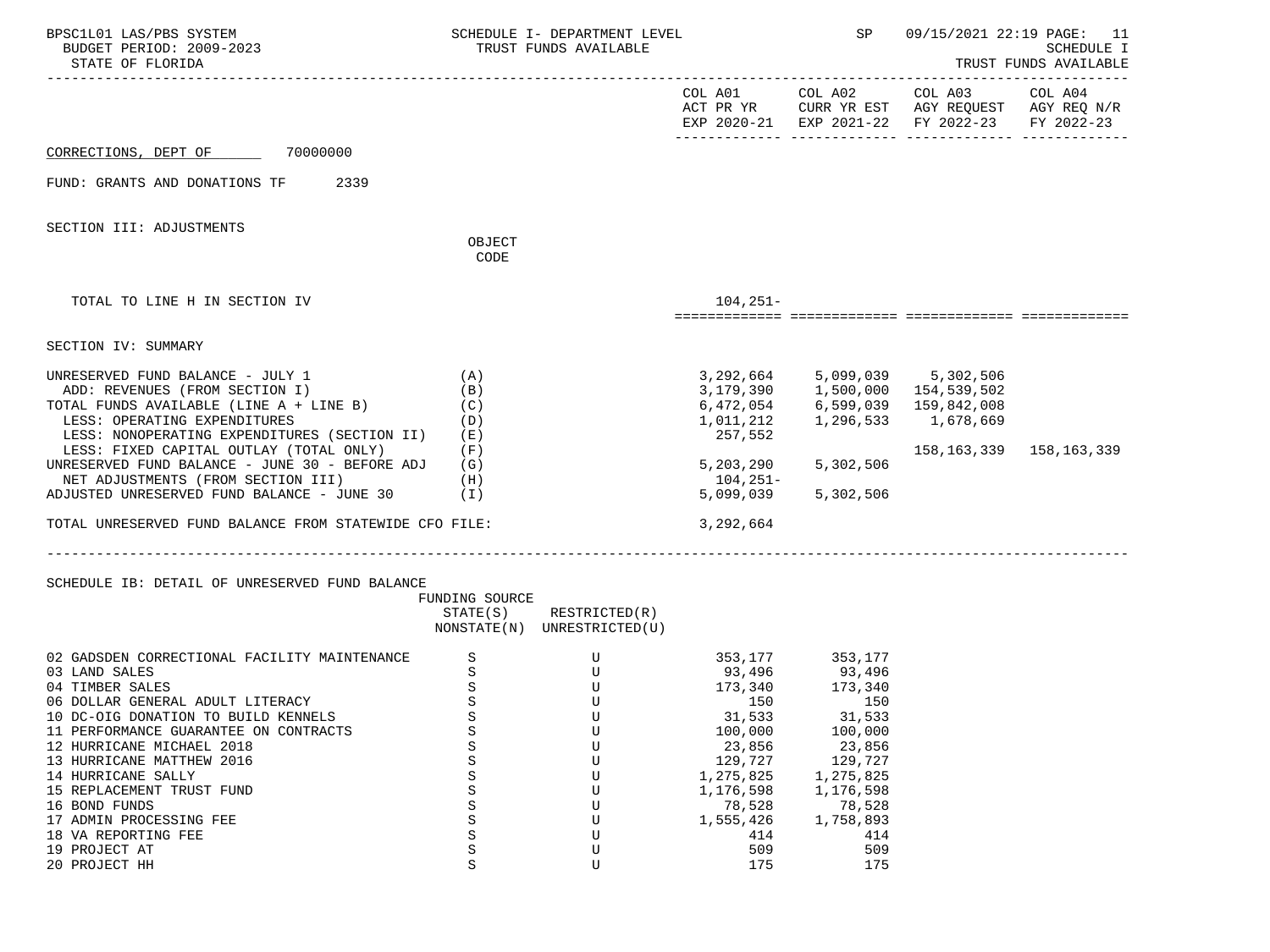|                                                |                | TRUST FUNDS AVAILABLE       | SCHEDULE I- DEPARTMENT LEVEL | SP            | 09/15/2021 22:19 PAGE: 12                                                                                 | SCHEDULE I<br>TRUST FUNDS AVAILABLE |
|------------------------------------------------|----------------|-----------------------------|------------------------------|---------------|-----------------------------------------------------------------------------------------------------------|-------------------------------------|
|                                                |                |                             | COL A01                      | COL A02       | COL A03<br>ACT PR YR CURR YR EST AGY REQUEST AGY REQ N/R<br>EXP 2020-21 EXP 2021-22 FY 2022-23 FY 2022-23 | COL A04                             |
| 70000000<br>CORRECTIONS, DEPT OF               |                |                             |                              |               |                                                                                                           |                                     |
| 2339<br>FUND: GRANTS AND DONATIONS TF          |                |                             |                              |               |                                                                                                           |                                     |
| SCHEDULE IB: DETAIL OF UNRESERVED FUND BALANCE | FUNDING SOURCE | $STATE(S)$ RESTRICTED $(R)$ |                              |               |                                                                                                           |                                     |
|                                                |                | NONSTATE(N) UNRESTRICTED(U) |                              |               |                                                                                                           |                                     |
| 21 PROJECT HW<br>22 PROJECT 088202 99 JR       | S<br>S         | U                           |                              | 35,991 35,991 |                                                                                                           |                                     |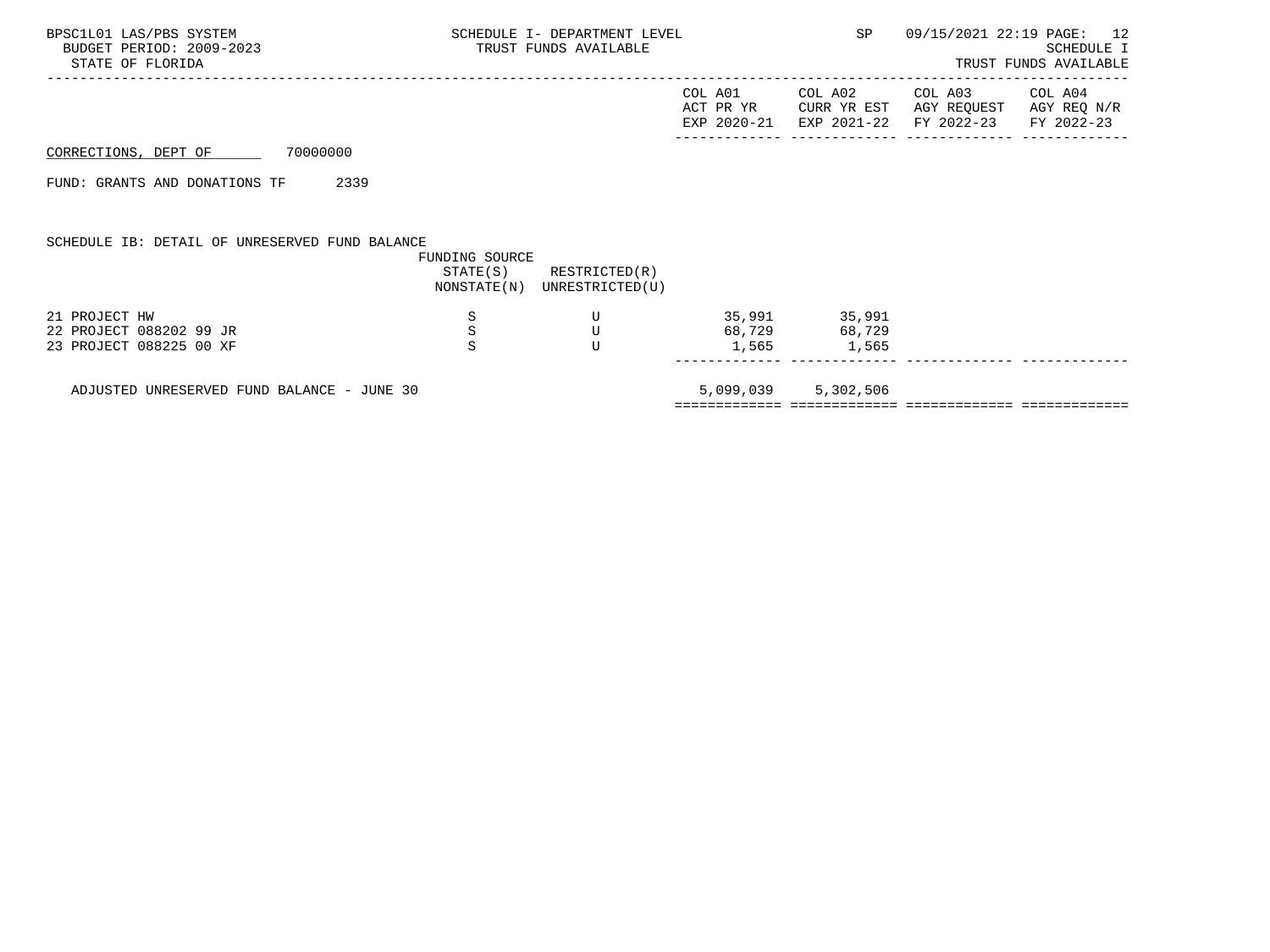| BPSC1L01 LAS/PBS SYSTEM<br>BUDGET PERIOD: 2009-2023<br>STATE OF FLORIDA                                                                                                                                                                                                                                                                                                        |                                             | SCHEDULE I- DEPARTMENT LEVEL<br>TRUST FUNDS AVAILABLE                      | SP                                                                    | 09/15/2021 22:19 PAGE: 13<br>SCHEDULE I<br>TRUST FUNDS AVAILABLE |                                                                                                                                   |  |
|--------------------------------------------------------------------------------------------------------------------------------------------------------------------------------------------------------------------------------------------------------------------------------------------------------------------------------------------------------------------------------|---------------------------------------------|----------------------------------------------------------------------------|-----------------------------------------------------------------------|------------------------------------------------------------------|-----------------------------------------------------------------------------------------------------------------------------------|--|
|                                                                                                                                                                                                                                                                                                                                                                                |                                             |                                                                            |                                                                       |                                                                  | COL A01 COL A02 COL A03 COL A04<br>ACT PR YR CURR YR EST AGY REQUEST AGY REQ N/R<br>EXP 2020-21 EXP 2021-22 FY 2022-23 FY 2022-23 |  |
| CORRECTIONS, DEPT OF 70000000                                                                                                                                                                                                                                                                                                                                                  |                                             |                                                                            |                                                                       |                                                                  |                                                                                                                                   |  |
| FUND: STATE INMATE WELFARE TF                                                                                                                                                                                                                                                                                                                                                  | 2523                                        |                                                                            |                                                                       |                                                                  |                                                                                                                                   |  |
| SECTION I: DETAIL OF REVENUES                                                                                                                                                                                                                                                                                                                                                  | REVENUE CAP SVC<br>CHG <sup>8</sup><br>CODE | AUTH MATCHING %<br>CFDA<br>ST $I/C$ LOC $I/C$ NO.                          |                                                                       |                                                                  |                                                                                                                                   |  |
| 01 SALES OF GOODS AND SERVICES                                                                                                                                                                                                                                                                                                                                                 |                                             |                                                                            |                                                                       |                                                                  |                                                                                                                                   |  |
| 02 ANTICIPATED REVENUES                                                                                                                                                                                                                                                                                                                                                        | 001904 NO 8.0 945.215 0.00 0.00             |                                                                            | $2,500,000$ $2,500,000$ $2,500,000$                                   |                                                                  |                                                                                                                                   |  |
|                                                                                                                                                                                                                                                                                                                                                                                | 001904 NO 8.0 945.215                       | 0.00<br>0.00                                                               |                                                                       |                                                                  | 30,265,495                                                                                                                        |  |
| TOTAL TO LINE B IN SECTION IV                                                                                                                                                                                                                                                                                                                                                  |                                             |                                                                            |                                                                       | 2,500,000 2,500,000 32,765,495                                   |                                                                                                                                   |  |
| SECTION II: DETAIL OF NONOPERATING EXPENDITURES<br>01 SERVICE CHARGE TO GENERAL REVENUE 8%<br>02 STATE TRUST FUND RESERVE<br>03 EXCESS BUDGET AUTHORITY                                                                                                                                                                                                                        |                                             | OBJECT TRANSFER CFDA<br>TO BE<br>CODE<br>NO.<br>880800<br>999000<br>899000 |                                                                       | $200,000$ $200,000$ $2,621,240$<br>229,256-                      | 115,000                                                                                                                           |  |
| TOTAL TO LINE E IN SECTION IV                                                                                                                                                                                                                                                                                                                                                  |                                             |                                                                            |                                                                       | 200,000 29,256- 2,736,240                                        |                                                                                                                                   |  |
| SECTION III: ADJUSTMENTS                                                                                                                                                                                                                                                                                                                                                       |                                             | OBJECT<br>CODE                                                             |                                                                       |                                                                  |                                                                                                                                   |  |
| 01 ADJUSTMENTS (TR10)<br>02 OUTSTANDING RECEIVABLES FROM GR                                                                                                                                                                                                                                                                                                                    |                                             | 991000<br>991000                                                           | $1 -$<br>35,443                                                       |                                                                  | $\mathbf{1}$                                                                                                                      |  |
| TOTAL TO LINE H IN SECTION IV                                                                                                                                                                                                                                                                                                                                                  |                                             |                                                                            | 35,442                                                                |                                                                  | 1                                                                                                                                 |  |
| SECTION IV: SUMMARY                                                                                                                                                                                                                                                                                                                                                            |                                             |                                                                            |                                                                       |                                                                  |                                                                                                                                   |  |
| UNRESERVED FUND BALANCE - JULY 1<br>ADD: REVENUES (FROM SECTION I)<br>TOTAL FUNDS AVAILABLE (LINE A + LINE B)<br>LESS: OPERATING EXPENDITURES<br>LESS: NONOPERATING EXPENDITURES (SECTION II)<br>LESS: FIXED CAPITAL OUTLAY (TOTAL ONLY)<br>UNRESERVED FUND BALANCE - JUNE 30 - BEFORE ADJ<br>NET ADJUSTMENTS (FROM SECTION III)<br>ADJUSTED UNRESERVED FUND BALANCE - JUNE 30 |                                             | (A)<br>(B)<br>(C)<br>(D)<br>(E)<br>(F)<br>(G)<br>(H)<br>(I)                | 2,500,000<br>2,500,000<br>2,335,442<br>200,000<br>$35,442-$<br>35,442 | 2,500,000<br>2,500,000<br>2,529,256<br>$29,256-$                 | 32,765,495<br>32,765,495<br>22,529,256<br>2,736,240<br>7,500,000<br>$1 -$<br>1                                                    |  |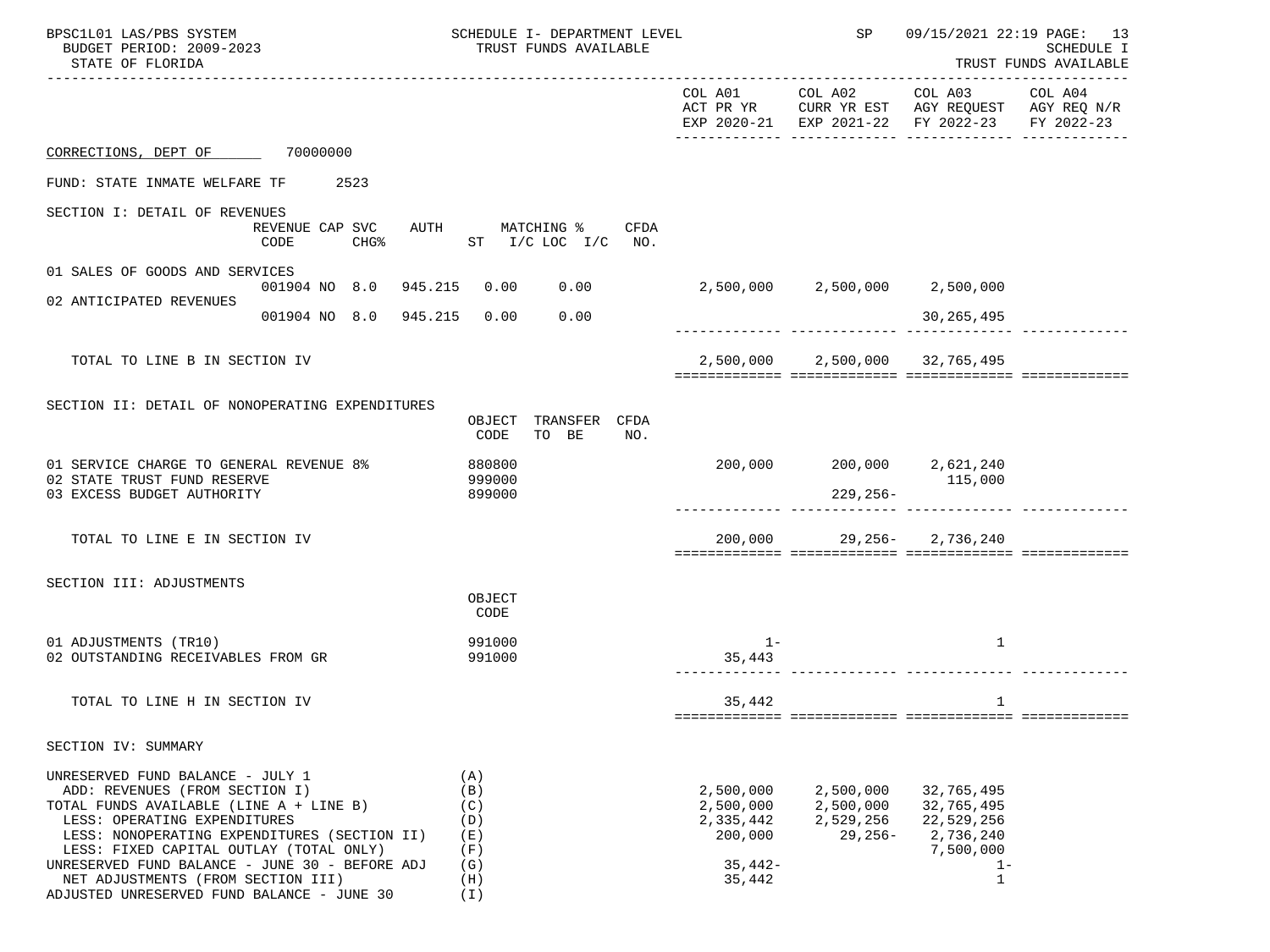| BPSC1L01 LAS/PBS SYSTEM<br>BUDGET PERIOD: 2009-2023<br>STATE OF FLORIDA | SCHEDULE I- DEPARTMENT LEVEL<br>TRUST FUNDS AVAILABLE |                                     |                                       |                                      | 09/15/2021 22:19 PAGE: 14<br>SCHEDULE I<br>TRUST FUNDS AVAILABLE |  |  |
|-------------------------------------------------------------------------|-------------------------------------------------------|-------------------------------------|---------------------------------------|--------------------------------------|------------------------------------------------------------------|--|--|
|                                                                         |                                                       | COL A01<br>ACT PR YR<br>EXP 2020-21 | COL A02<br>CURR YR EST<br>EXP 2021-22 | COL A03<br>AGY REOUEST<br>FY 2022-23 | COL A04<br>AGY REO N/R<br>FY 2022-23                             |  |  |
| CORRECTIONS, DEPT OF                                                    | 70000000                                              |                                     |                                       |                                      |                                                                  |  |  |

FUND: STATE INMATE WELFARE TF 2523

SECTION IV: SUMMARY

TOTAL UNRESERVED FUND BALANCE FROM STATEWIDE CFO FILE: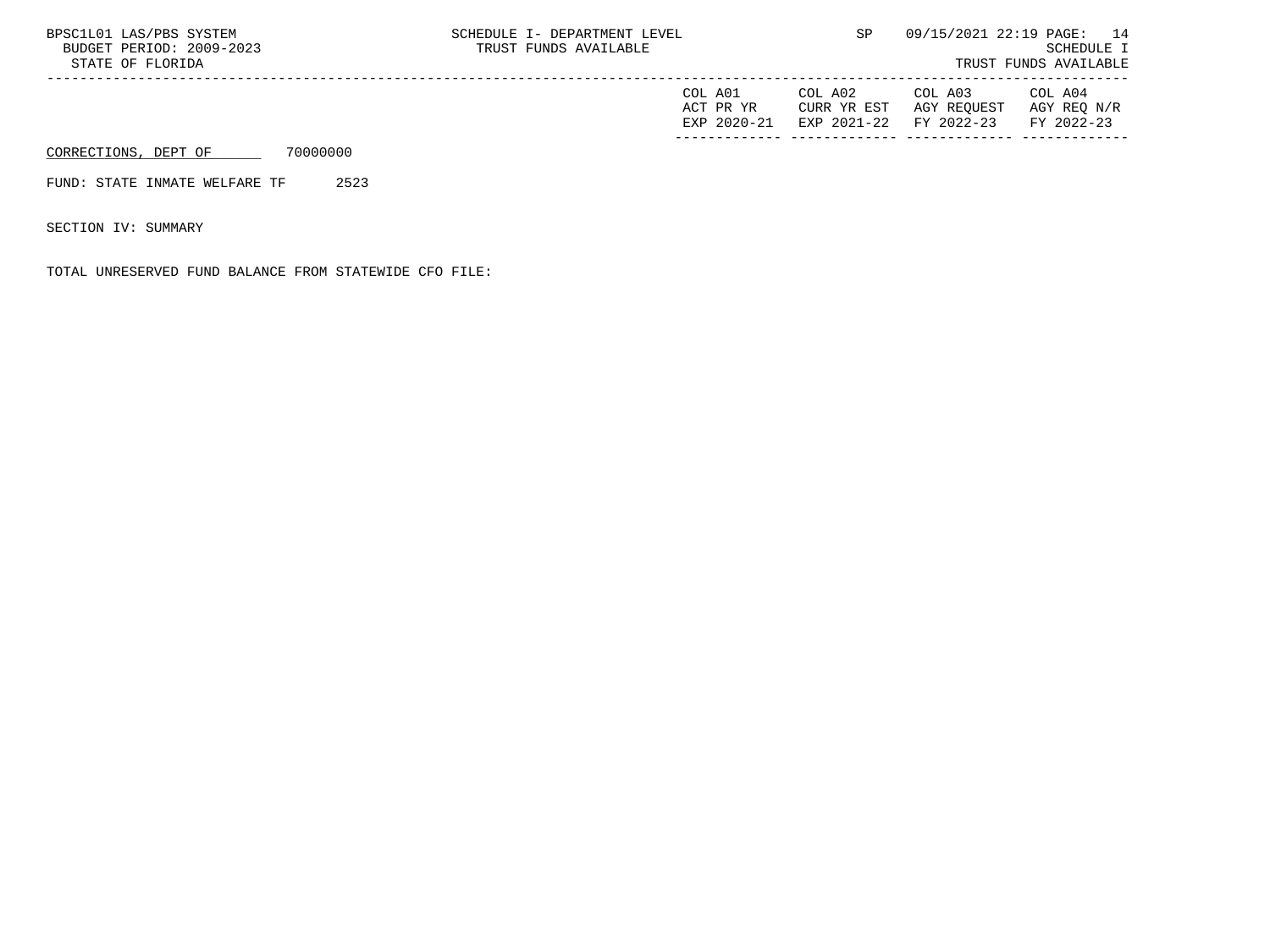| BPSC1L01 LAS/PBS SYSTEM<br>BUDGET PERIOD: 2009-2023<br>STATE OF FLORIDA                                                                                                                                                                  | SCHEDULE I- DEPARTMENT LEVEL<br>TRUST FUNDS AVAILABLE | SP                                                          | 09/15/2021 22:19 PAGE: 15<br>SCHEDULE I<br>TRUST FUNDS AVAILABLE |                                                                                                |                       |
|------------------------------------------------------------------------------------------------------------------------------------------------------------------------------------------------------------------------------------------|-------------------------------------------------------|-------------------------------------------------------------|------------------------------------------------------------------|------------------------------------------------------------------------------------------------|-----------------------|
|                                                                                                                                                                                                                                          |                                                       |                                                             | COL A01 COL A02                                                  | COL A03<br>ACT PR YR CURR YR EST AGY REQUEST AGY REQ N/R<br>EXP 2020-21 EXP 2021-22 FY 2022-23 | COL A04<br>FY 2022-23 |
| CORRECTIONS, DEPT OF 70000000                                                                                                                                                                                                            |                                                       |                                                             |                                                                  |                                                                                                |                       |
| FUND: SALE/GOODS & SERVICES TF<br>2606                                                                                                                                                                                                   |                                                       |                                                             |                                                                  |                                                                                                |                       |
| SECTION I: DETAIL OF REVENUES<br>REVENUE CAP SVC<br>CODE                                                                                                                                                                                 | AUTH MATCHING % CFDA<br>CHG% ST I/C LOC I/C NO.       |                                                             |                                                                  |                                                                                                |                       |
| 01 EMPLOYEE PERQUISITE PAY<br>001905 YES 8.0 216.262 0.00 0.00                                                                                                                                                                           |                                                       | 1,460,625 2,100,150 2,100,150                               |                                                                  |                                                                                                |                       |
| TOTAL TO LINE B IN SECTION IV                                                                                                                                                                                                            |                                                       |                                                             | 1,460,625 2,100,150 2,100,150                                    |                                                                                                |                       |
| SECTION II: DETAIL OF NONOPERATING EXPENDITURES                                                                                                                                                                                          | OBJECT TRANSFER CFDA<br>TO BE<br>CODE<br>NO.          |                                                             |                                                                  |                                                                                                |                       |
| 01 SERVICE CHARGE TO GEN REV 8% (310322)<br>02 STATE TRUST FUND RESERVE<br>03 REFUNDS (220020)                                                                                                                                           | 880800<br>999000<br>860000                            | 5,655                                                       | 116,398 168,012 168,012                                          | 96,607                                                                                         |                       |
| TOTAL TO LINE E IN SECTION IV                                                                                                                                                                                                            |                                                       |                                                             | 122,053 168,012 264,619                                          |                                                                                                |                       |
| SECTION III: ADJUSTMENTS                                                                                                                                                                                                                 | OBJECT<br>CODE                                        |                                                             |                                                                  |                                                                                                |                       |
| TOTAL TO LINE H IN SECTION IV                                                                                                                                                                                                            |                                                       |                                                             |                                                                  |                                                                                                |                       |
| SECTION IV: SUMMARY                                                                                                                                                                                                                      |                                                       |                                                             |                                                                  |                                                                                                |                       |
| UNRESERVED FUND BALANCE - JULY 1<br>ADD: REVENUES (FROM SECTION I)<br>TOTAL FUNDS AVAILABLE (LINE A + LINE B)<br>LESS: OPERATING EXPENDITURES<br>LESS: NONOPERATING EXPENDITURES (SECTION II)<br>LESS: FIXED CAPITAL OUTLAY (TOTAL ONLY) | (A)<br>(B)<br>(C)<br>(D)<br>(E)<br>(F)                | 1,446,802<br>1,460,625<br>2,907,427<br>1,198,047<br>122,053 | 1,587,327<br>2,100,150<br>3,687,477<br>1,221,505<br>168,012      | 2,297,960<br>2,100,150<br>4,398,110<br>1,221,505<br>264,619                                    |                       |
| UNRESERVED FUND BALANCE - JUNE 30 - BEFORE ADJ<br>NET ADJUSTMENTS (FROM SECTION III)                                                                                                                                                     | (G)<br>(H)                                            | 1,587,327                                                   | 2,297,960                                                        | 2,911,986                                                                                      |                       |
| ADJUSTED UNRESERVED FUND BALANCE - JUNE 30                                                                                                                                                                                               | (I)                                                   | 1,587,327                                                   | 2,297,960                                                        | 2,911,986                                                                                      |                       |
| TOTAL UNRESERVED FUND BALANCE FROM STATEWIDE CFO FILE:                                                                                                                                                                                   | 1,446,802                                             |                                                             |                                                                  |                                                                                                |                       |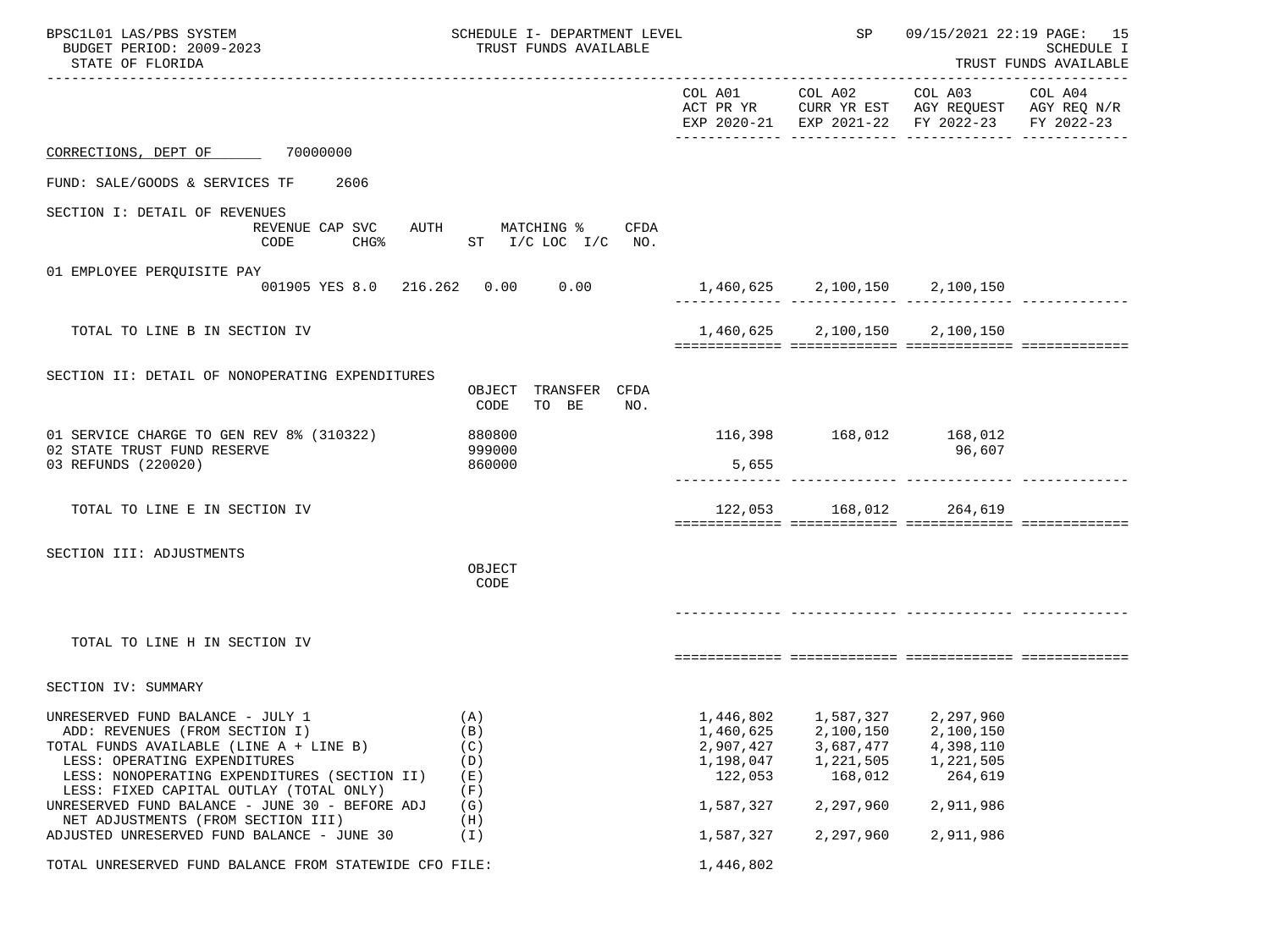| BPSC1L01 LAS/PBS SYSTEM<br>BUDGET PERIOD: 2009-2023<br>STATE OF FLORIDA | SCHEDULE I- DEPARTMENT LEVEL<br>TRUST FUNDS AVAILABLE |                                              |                                     | SP                                    | 09/15/2021 22:19 PAGE: 16            | SCHEDULE I<br>TRUST FUNDS AVAILABLE  |
|-------------------------------------------------------------------------|-------------------------------------------------------|----------------------------------------------|-------------------------------------|---------------------------------------|--------------------------------------|--------------------------------------|
|                                                                         |                                                       |                                              | COL A01<br>ACT PR YR<br>EXP 2020-21 | COL A02<br>CURR YR EST<br>EXP 2021-22 | COL A03<br>AGY REQUEST<br>FY 2022-23 | COL A04<br>AGY REQ N/R<br>FY 2022-23 |
| 70000000<br>CORRECTIONS, DEPT OF                                        |                                                       |                                              |                                     |                                       |                                      |                                      |
| FUND: SALE/GOODS & SERVICES TF<br>2606                                  |                                                       |                                              |                                     |                                       |                                      |                                      |
|                                                                         |                                                       |                                              |                                     |                                       |                                      |                                      |
| SCHEDULE IB: DETAIL OF UNRESERVED FUND BALANCE                          | FUNDING SOURCE<br>STATE(S)                            | RESTRICTED(R)<br>NONSTATE(N) UNRESTRICTED(U) |                                     |                                       |                                      |                                      |
| 01 EMPLOYEE PEROUISITES                                                 | S                                                     | U                                            |                                     |                                       | 1,587,327 2,297,960 2,911,986        |                                      |
| ADJUSTED UNRESERVED FUND BALANCE - JUNE 30                              |                                                       |                                              |                                     |                                       | 1,587,327 2,297,960 2,911,986        |                                      |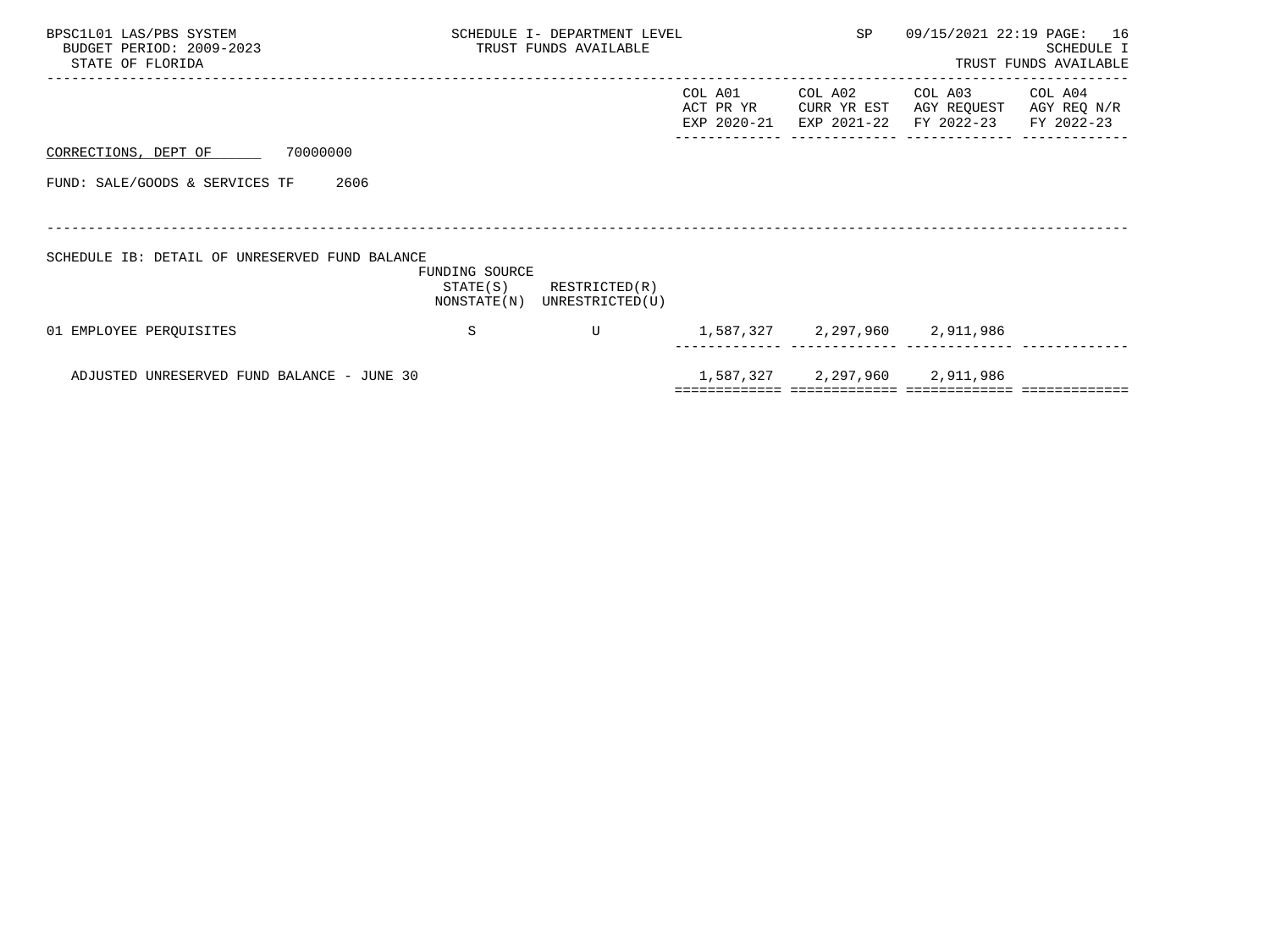| BPSC1L01 LAS/PBS SYSTEM<br>BUDGET PERIOD: 2009-2023<br>STATE OF FLORIDA |                                 |         |                  | SCHEDULE I- DEPARTMENT LEVEL<br>TRUST FUNDS AVAILABLE |      |                               | $\mathsf{SP}$                       |                                                                                                                | 09/15/2021 22:19 PAGE: 17<br>SCHEDULE I<br>TRUST FUNDS AVAILABLE |
|-------------------------------------------------------------------------|---------------------------------|---------|------------------|-------------------------------------------------------|------|-------------------------------|-------------------------------------|----------------------------------------------------------------------------------------------------------------|------------------------------------------------------------------|
|                                                                         |                                 |         |                  |                                                       |      |                               |                                     | COL A01 COL A02 COL A03<br>ACT PR YR CURR YR EST AGY REQUEST AGY REQ N/R<br>EXP 2020-21 EXP 2021-22 FY 2022-23 | COL A04<br>FY 2022-23                                            |
| CORRECTIONS, DEPT OF 70000000                                           |                                 |         |                  |                                                       |      |                               |                                     |                                                                                                                |                                                                  |
| FUND: PRIVATE INMATE WELFARE TF                                         | 2623                            |         |                  |                                                       |      |                               |                                     |                                                                                                                |                                                                  |
| SECTION I: DETAIL OF REVENUES                                           | REVENUE CAP SVC<br>CODE<br>CHG% |         |                  | AUTH MATCHING %<br>$ST$ $I/C$ $LOC$ $I/C$ $NO$ .      | CFDA |                               |                                     |                                                                                                                |                                                                  |
| 01 TELEPHONE COMMISSIONS                                                |                                 |         |                  |                                                       |      |                               |                                     |                                                                                                                |                                                                  |
| 02 SALE OF GOODS AND SERVI                                              | 000118 NO 8.0 945.215           |         | 0.00             | 0.00                                                  |      |                               | 1,551,001    1,468,824    1,512,889 |                                                                                                                |                                                                  |
| 03 CONCESSIONS                                                          | 001904 NO 8.0 945.215           |         | 0.00             | 0.00                                                  |      |                               | 20,757 8,589                        | 8,846                                                                                                          |                                                                  |
| 04 OTHER NON-OPERATING REC                                              | 002102 NO 8.0                   | 945.215 | 0.00             | 0.00                                                  |      | 3,170,304 3,046,715 3,138,117 |                                     |                                                                                                                |                                                                  |
| 05 INTEREST EARNINGS                                                    | 004000 NO 8.0 945.215           |         | 0.00             | 0.00                                                  |      |                               | 38,970 129,038 132,909              |                                                                                                                |                                                                  |
|                                                                         | 000500 NO 8.0 945.215           |         | 0.00             | 0.00                                                  |      |                               | 141,757 150,000 150,000             |                                                                                                                |                                                                  |
| 06 ROYALTIES                                                            | 000115 NO 8.0 945.215           |         | 0.00             | 0.00                                                  |      | 1,137,685                     |                                     |                                                                                                                |                                                                  |
| TOTAL TO LINE B IN SECTION IV                                           |                                 |         |                  |                                                       |      |                               | 6,060,474 4,803,166 4,942,761       |                                                                                                                |                                                                  |
| SECTION II: DETAIL OF NONOPERATING EXPENDITURES                         |                                 |         |                  |                                                       |      |                               |                                     |                                                                                                                |                                                                  |
|                                                                         |                                 |         | OBJECT<br>CODE   | TRANSFER CFDA<br>TO BE                                | NO.  |                               |                                     |                                                                                                                |                                                                  |
| 01 SERVICE CHARGE TO GENERAL REVENUE 8%<br>02 STATE TRUST FUND RESERVE  |                                 |         | 880800<br>999000 |                                                       |      |                               | 430,499 384,253 395,421             | 220,946                                                                                                        |                                                                  |
| 12 TRANSFER/SECTION 215.32                                              |                                 |         | 810177           |                                                       |      |                               | 3,000,000                           |                                                                                                                |                                                                  |
| TOTAL TO LINE E IN SECTION IV                                           |                                 |         |                  |                                                       |      | 430,499                       |                                     | 3, 384, 253 616, 367                                                                                           |                                                                  |
|                                                                         |                                 |         |                  |                                                       |      |                               |                                     |                                                                                                                |                                                                  |
| SECTION III: ADJUSTMENTS                                                |                                 |         | OBJECT<br>CODE   |                                                       |      |                               |                                     |                                                                                                                |                                                                  |
| 02 PY CERTIFIED FORWARD REVERSIONS<br>03 ADJUSTMENTS (TR10)             |                                 |         | 991000<br>991000 |                                                       |      | 537,182<br>$9,924-$           |                                     |                                                                                                                |                                                                  |
| TOTAL TO LINE H IN SECTION IV                                           |                                 |         |                  |                                                       |      | 527,258                       |                                     |                                                                                                                |                                                                  |
|                                                                         |                                 |         |                  |                                                       |      |                               |                                     |                                                                                                                |                                                                  |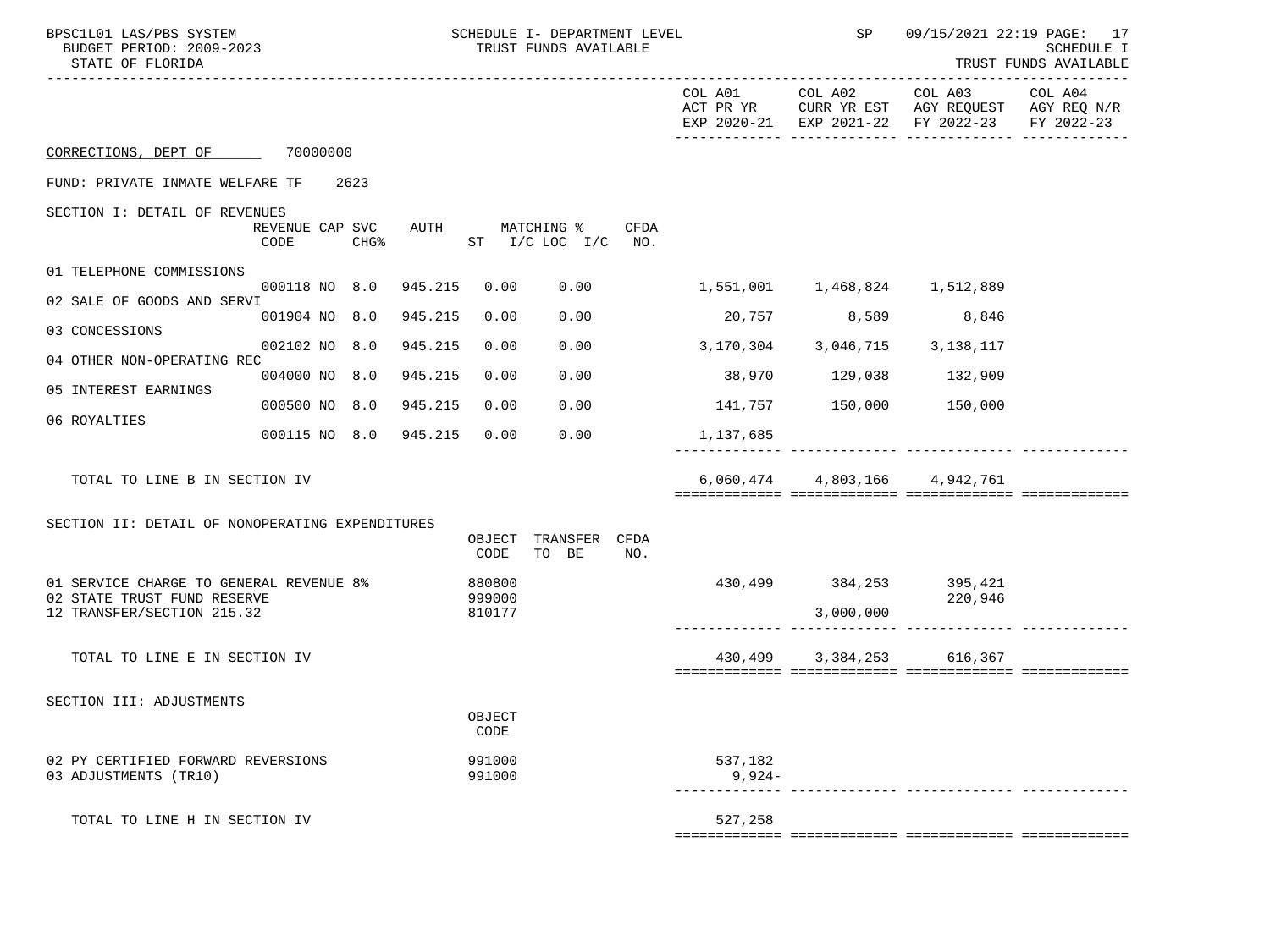| BPSC1L01 LAS/PBS SYSTEM<br>BUDGET PERIOD: 2009-2023<br>STATE OF FLORIDA                                                                                                                                                                                                                                                                                                                                                                                       | SCHEDULE I- DEPARTMENT LEVEL<br>TRUST FUNDS AVAILABLE |                                                            | <b>SP</b>                         | 09/15/2021 22:19 PAGE: 18<br>SCHEDULE I<br>TRUST FUNDS AVAILABLE                                                                                                                                                                 |                                                                                                                   |  |
|---------------------------------------------------------------------------------------------------------------------------------------------------------------------------------------------------------------------------------------------------------------------------------------------------------------------------------------------------------------------------------------------------------------------------------------------------------------|-------------------------------------------------------|------------------------------------------------------------|-----------------------------------|----------------------------------------------------------------------------------------------------------------------------------------------------------------------------------------------------------------------------------|-------------------------------------------------------------------------------------------------------------------|--|
|                                                                                                                                                                                                                                                                                                                                                                                                                                                               |                                                       |                                                            |                                   | COL A01 COL A02                                                                                                                                                                                                                  | COL A03 COL A04<br>ACT PR YR CURR YR EST AGY REQUEST AGY REQ N/R<br>EXP 2020-21 EXP 2021-22 FY 2022-23 FY 2022-23 |  |
| CORRECTIONS, DEPT OF 70000000                                                                                                                                                                                                                                                                                                                                                                                                                                 |                                                       |                                                            |                                   |                                                                                                                                                                                                                                  |                                                                                                                   |  |
| FUND: PRIVATE INMATE WELFARE TF 2623                                                                                                                                                                                                                                                                                                                                                                                                                          |                                                       |                                                            |                                   |                                                                                                                                                                                                                                  |                                                                                                                   |  |
| SECTION IV: SUMMARY                                                                                                                                                                                                                                                                                                                                                                                                                                           |                                                       |                                                            |                                   |                                                                                                                                                                                                                                  |                                                                                                                   |  |
| UNRESERVED FUND BALANCE - JULY 1<br>ADD: REVENUES (FROM SECTION I)<br>TOTAL FUNDS AVAILABLE (LINE A + LINE B)<br>LESS: OPERATING EXPENDITURES<br>LESS: NONOPERATING EXPENDITURES (SECTION II) (E)<br>LESS: FIXED CAPITAL OUTLAY (TOTAL ONLY)<br>UNRESERVED FUND BALANCE - JUNE 30 - BEFORE ADJ $(G)$<br>NET ADJUSTMENTS (FROM SECTION III)<br>(H)<br>ADJUSTED UNRESERVED FUND BALANCE - JUNE 30 (I)<br>TOTAL UNRESERVED FUND BALANCE FROM STATEWIDE CFO FILE: | (A)<br>(B)<br>(C)<br>(D)<br>(F)                       |                                                            | 527,258<br>9,441,331<br>7,475,575 | 7,475,575 9,441,331 5,805,216<br>6,060,474 4,803,166 4,942,761<br>13,536,049  14,244,497  10,747,977<br>4, 191, 477 5, 055, 028 2, 093, 348<br>430,499 3,384,253 616,367<br>8,914,073 5,805,216 8,038,262<br>5,805,216 8,038,262 |                                                                                                                   |  |
| SCHEDULE IB: DETAIL OF UNRESERVED FUND BALANCE                                                                                                                                                                                                                                                                                                                                                                                                                | FUNDING SOURCE                                        | $STATE(S)$ RESTRICTED $(R)$<br>NONSTATE(N) UNRESTRICTED(U) |                                   |                                                                                                                                                                                                                                  |                                                                                                                   |  |
| 01 TELEPHONE COMMISSIONS AND CANTEEN SALES SSENING TO BELLET TO A THEFT OF THE SET OF THE SET OF THE SET OF TH                                                                                                                                                                                                                                                                                                                                                |                                                       |                                                            |                                   | ____ ______________ ___                                                                                                                                                                                                          | 9,441,331 5,805,216 8,038,262                                                                                     |  |
| ADJUSTED UNRESERVED FUND BALANCE - JUNE 30                                                                                                                                                                                                                                                                                                                                                                                                                    |                                                       |                                                            |                                   |                                                                                                                                                                                                                                  | 9,441,331 5,805,216 8,038,262                                                                                     |  |